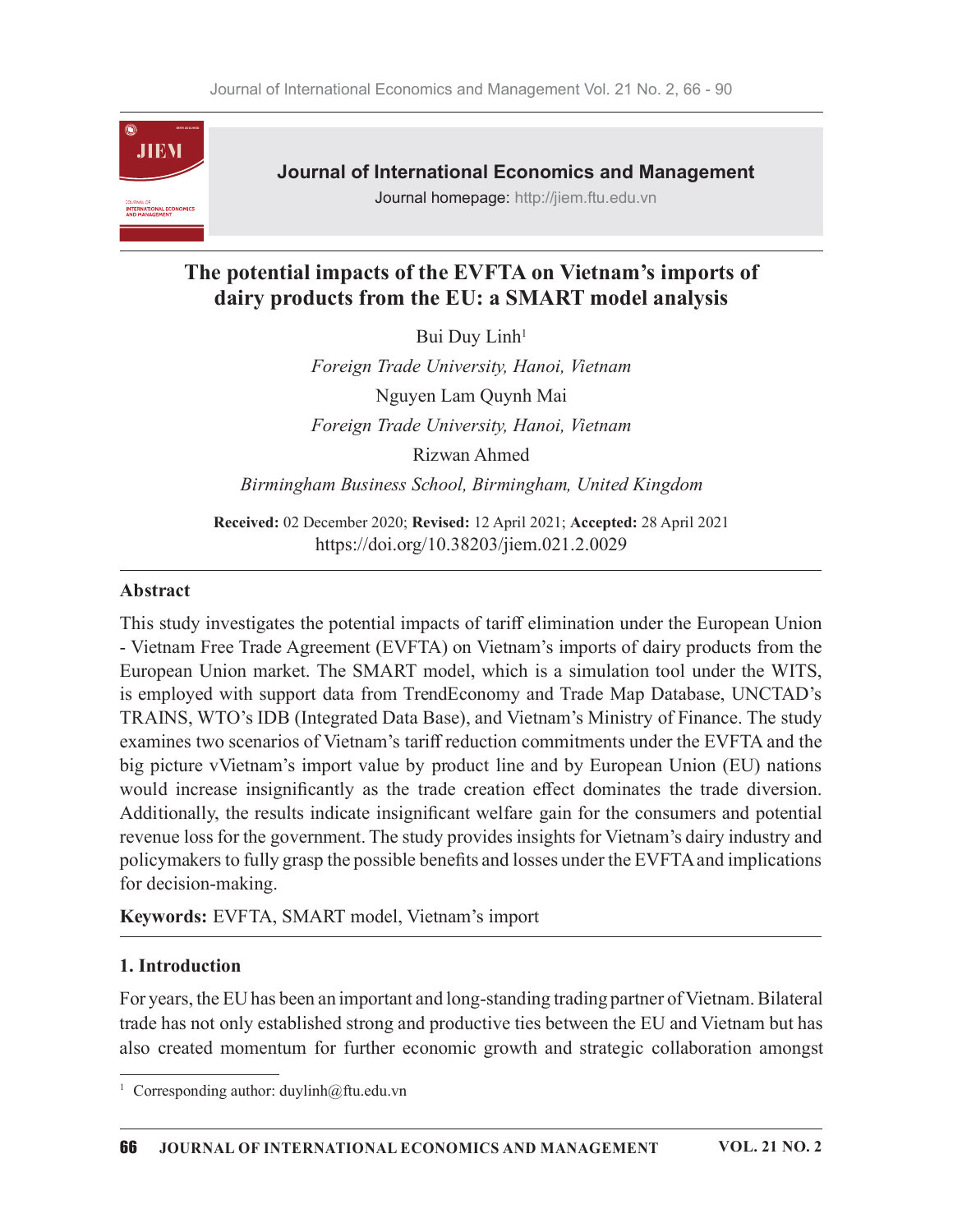the regions. This impetus is to be bolstered with the implementation of the EVFTA, which is the most ambitious and comprehensive agreement between the two sides. After 10 years of negotiation (since October 2010), the EVFTA entered into force on 1 August 2020, Vietnam has demonstrated its determination in promoting deep integration into the global economy in the context when the economic and political status is complicated and predictable.

Regarding the dairy market, the EU is a key dairy exporter to Vietnam with a share of the regions. This impetus is to be bolstered with the implementation of the EVFTA, which is<br>the most ambitious and comprehensive agreement between the two sides. After 10 years of<br>negotiation (since October 2010), the EVF committed to eliminate 44% of all groups of these products from day one of entry into force or after three years and the rest after five years (Jon et  $al$ , 2020). Tariff liberalization is likely to have significant impacts on the value and structure of Vietnam's dairy imports and the whole sector in general as Vietnam is a top dairy importer in the world. At a higher level, Vietnam's welfare, which is dependent on the extent of trade creation relative to trade diversion, will also undergo several changes (Viner, 1950). For any government, it is of significance to be able to assess or to pre-empt the impact of any trade policy option.

In Vietnam, the impact of the EVFTA on the national economy has not been investigated by many researchers. Up to now, only a few comprehensive pieces of research have been conducted such as those by Philip et al. (2011), Baker et al. (2014). However, there is a lack of study quantifying the impact of this FTA on Vietnam's trade in dairy products, while these product groups are Vietnam's key imported goods from the EU (Delegation of the European Union to Vietnam, 2019). In this context, we conducted a research to gauge the ex-ante impacts of the tariff elimination on EU's dairy products under the EVFTA on Vietnam's trade flows, revenue, and economic welfare by using the Software on Market Analysis and Restrictions on Trade (SMART). Results from this research will be a crucial reference for the government and Vietnam's dairy enterprises to better understand the outcomes of the agreement and then make the most opportunities offered by it.

### 2. Literature review

### 2.1 Theoretical background - rationale for the SMART model

Existing studies evaluate the impacts of an FTA in two distinct ways. The ex-post assessment examines changes in trade flows after an FTA has been implemented. Ex-ante studies use trade patterns and estimate elasticity or computable general equilibrium models before the agreement enters into effect to calculate the predicted effects in a given point of time in the future when the FTA is in full application.

Cheong (2010) introduces three most common methods to foresee trade impacts of an FTA including (i) trade indicators, (ii) SMART in WITS, and (iii) the GTAP (Global Trade Analysis Project) model, which is the most widely used CGE model. Each method covers a distinct aspect of an FTA, requires specific data sources and software, and has its strengths and limitations. The first method involves using a trading indicator, which is an index or a ratio used to describe and assess the state of trade flows and trade patterns of a particular economy (Mikic and Gilbert, 2007). According to Cheong (2010), this method is easy to implement as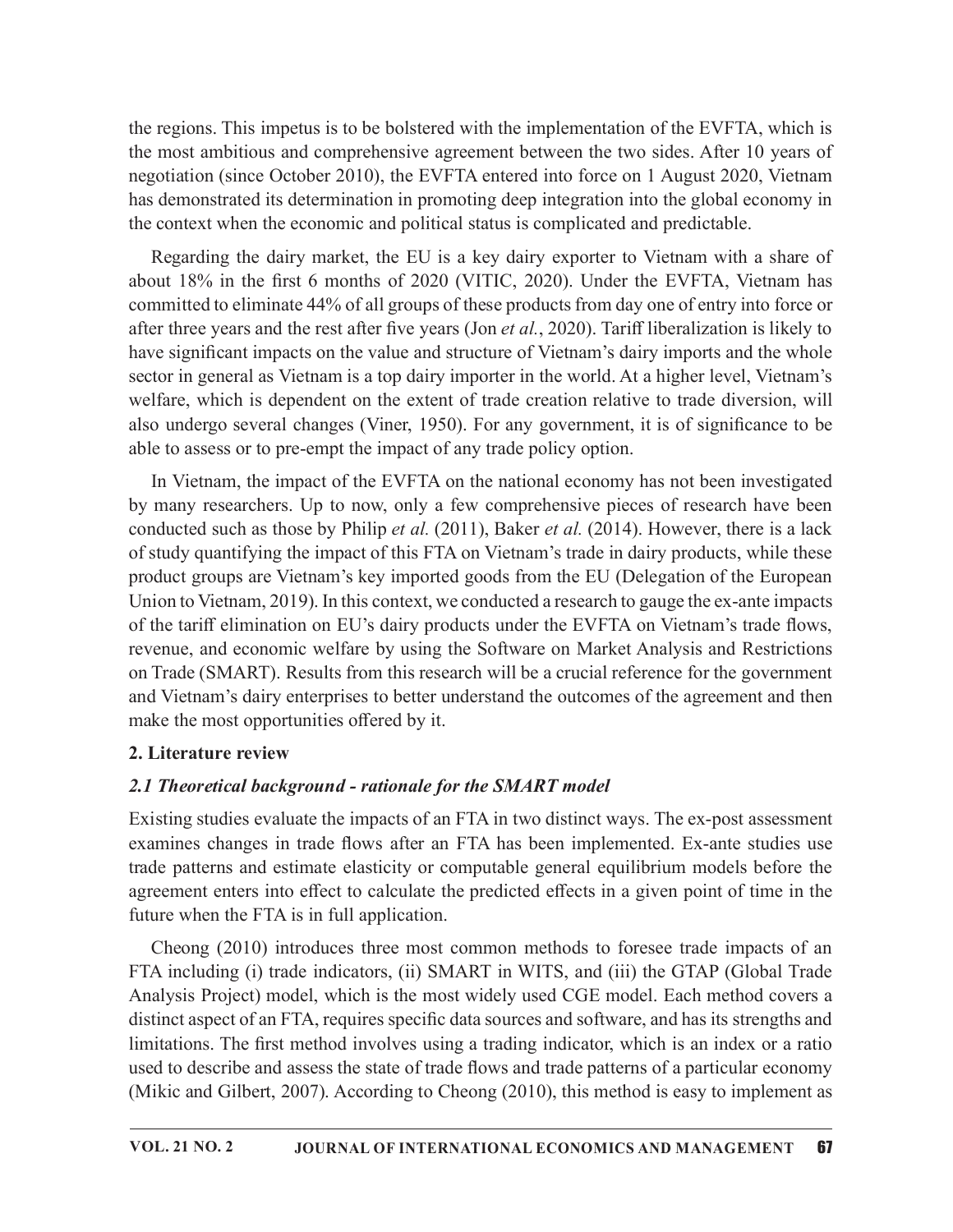data requirement is minimal and these indicators are easily constructed with an economy's trade statistics. However, it has been subject to criticism for its inability to provide precise numbers for quantifying the effects of an FTA on trade, production, consumption, or welfare. The second method, which is grounded in microeconomic theory, enables an evaluation of the economic effects of an FTA in an individual market. Its main strength is the ability to quantify changes in trade flows, tariff revenue, and economic welfare resulting from an FTA in a specific market at the most disaggregated level (Cheong, 2010; Ahmed, 2010) thus it is useful for policymakers focusing on a single commodity. Nevertheless, as being a partial equilibrium model with a focus on only one market, SMART does not account for the indirect effects of trade policy changes in other markets or the impacts on related industries. The third model and also the most commonly used among studies of ex-ante impact assessment, the CGE captures macroeconomic features and the interdependence among agents in an economic system, where trade-induced changes can be identified by simulation and a specific policy shock such as an FTA can be simulated one at a time. However, this method has its limitations: (i) it is constrained by the availability of data; (ii) it involves many parameters, which may create difficulties for estimation; and (iii) it contains assumptions or characteristics that may not reflect real-world features (Cheong, 2010). It also fails to handle disaggregated data like the SMART model (Ahmed, 2010). Based on the objective of this research, we decided to select the most appropriate method, which is the SMART model.

The idea of using the SMART model has been gaining ground among scholars over the world for years. Akinkugbe (2000) adoptes the SMART simulation, which derives from the partial equilibrium trade policy simulation model, following the approach of UNCTAD (1985), and Laird and Yeats (1986; 1987a; 1987b) to quantify the potential impacts of the EU and the Republic of South Africa FTA on Africa, Caribbean, Pacific group of states. Zhao et al. (2008) use the SMART model of the WITS to quantify the economic impacts of the Association of Southeast Asian Nations (ASEAN) - China Free Trade Agreement on merchandise trade flows among member countries and other trading partners. Regarding the EVFTA, by employing a partial equilibrium model, Hadjinikolov and Zhelev (2018) show that EVFTA would provide opportunities for an increase of Bulgaria's exports to Vietnam with the highest positive impact on the products from the food, chemical, and textile industries.

Researchers in Vietnam have just begun using the SMART model to foresee the FTA's impacts recently (Tu and Le, 2015; Vu, 2016; Vu and Pham, 2017; Vo et al., 2018). While Tu and Le (2015) examine the potential effects of the Regional Comprehensive Economic Partnership Agreement (RCEP) on Vietnam's trade at the disaggregated level of 6-digit HS, the others focused on the impacts of the EVFTA. Vu (2016); Vu and Pham (2017) adopt the SMART model to analyze the likely impacts of tariff removal under the EVFTA on Vietnam imports of pharmaceuticals and automobiles. To identify the variation of Vietnam's apparel export and to predict some most affected products under the EVFTA, Vo et al. (2018) also utilize the SMART model.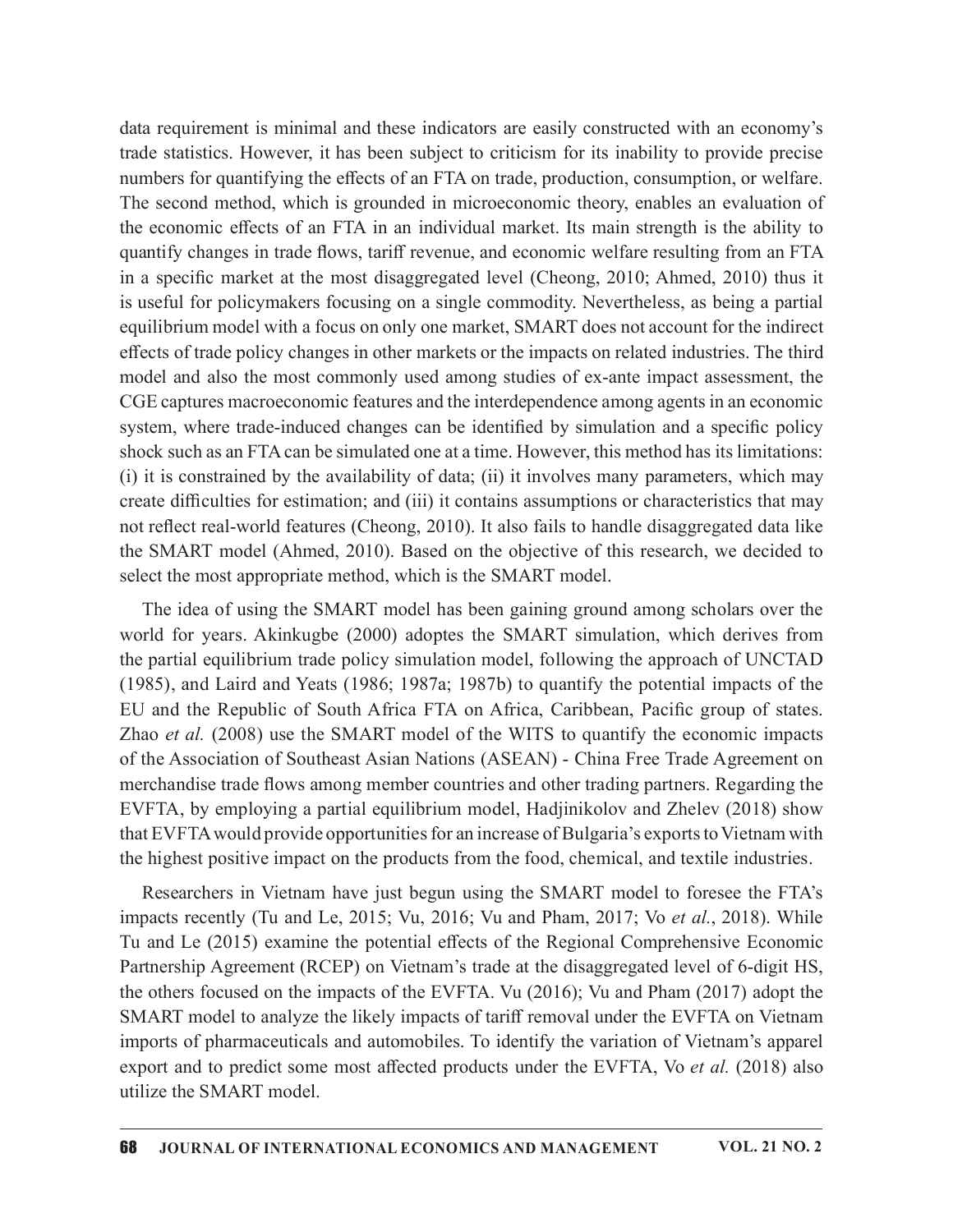After reviewing the past literature on the strengths and weaknesses of each ex-ante impact assessment method and the popularity of the SMART model among scholars, this simulation model is proven to be the most suitable method to accomplish the research's objectives.

# 2.2 An overview of Vietnam's dairy imports from the EU and the commitments for dairy products under the EVFTA

The dairy industry of Vietnam is dominated by the imported products which have met nearly 70% of the total domestic demand in recent years. Over the last decade, Vietnam's imports of dairy products from the world have experienced some fluctuations. Similar to the trend with the world, the value of Vietnam's dairy imports from the EU witnessed a fluctuation over the last 10 years (Figure 1). The proportion of dairy imports from the EU fluctuated wildly between 18% and 32%, which means that dairy imports from the EU accounted for around one-fifth to one-third of Vietnam's total dairy imports. Although the strengthening of trade with the EU has been at the core of the structural transformation and average tariffs are relatively low between them, with a few notable exceptions for some sensitive sectors, several measures applied by each side restrict trade in one form or another. Therefore, notwithstanding the certified high quality, nutritional value, and safety for health, the EU's dairy products are still relatively expensive for most Vietnamese.



#### Figure 1. Vietnam's imports of dairy products during the period of 2009-2018

#### Source: TrendEconomy (2020)

With respect to the geographical origin of the imported dairy products, France and Germany are the two largest suppliers, of which each is accounting for more than a fifth of the total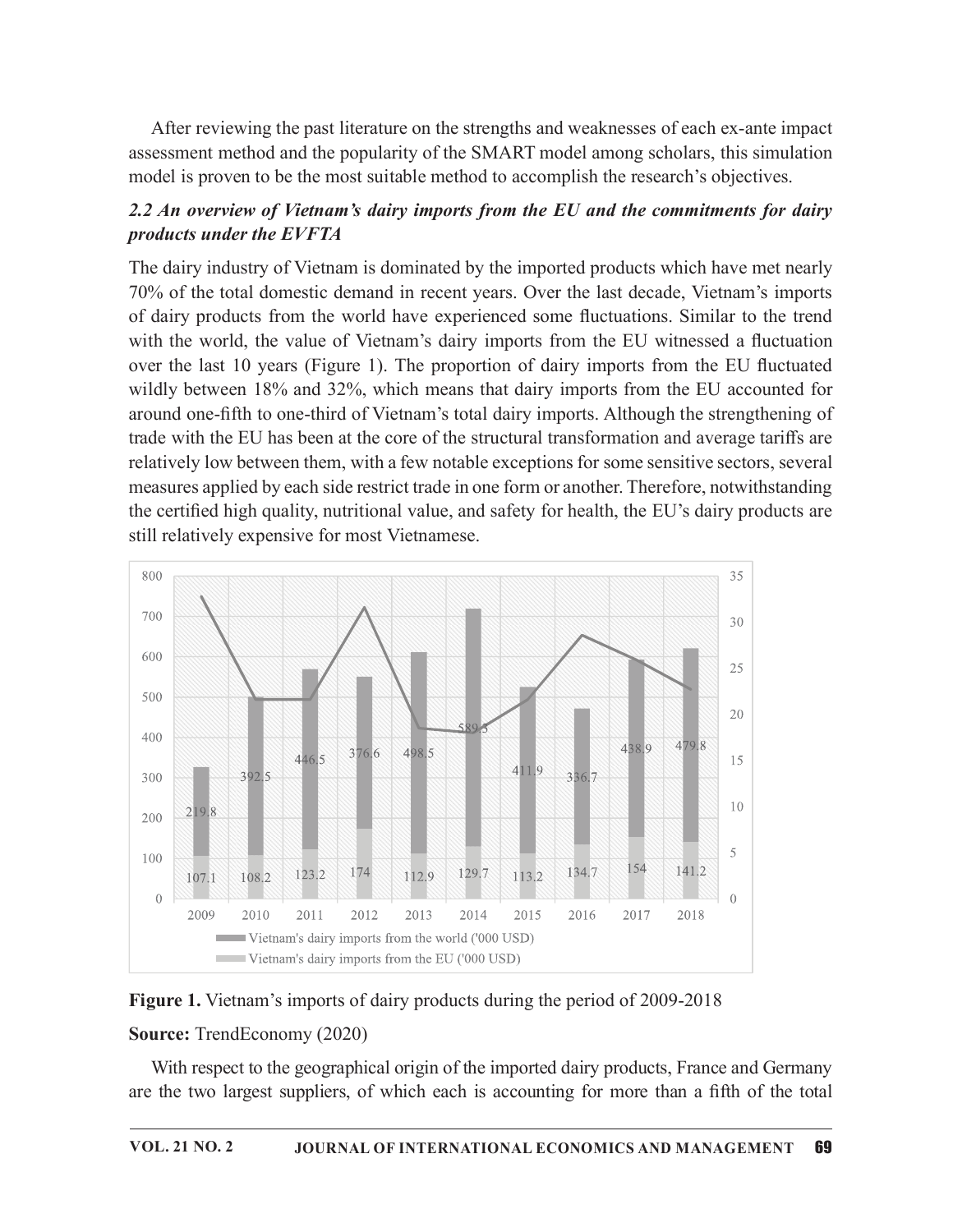|                |                                    |                                         |                 |                                                                         |    |                                      | imports of dairy products from the EU in 2018 (Table 1). The third most important source of                                                                                                        |                                          |
|----------------|------------------------------------|-----------------------------------------|-----------------|-------------------------------------------------------------------------|----|--------------------------------------|----------------------------------------------------------------------------------------------------------------------------------------------------------------------------------------------------|------------------------------------------|
|                |                                    |                                         |                 |                                                                         |    |                                      | imports is the Netherlands, making up a share of 15.8% in Vietnam's imports of dairy products                                                                                                      |                                          |
|                |                                    |                                         |                 |                                                                         |    |                                      | from the EU. Poland was the 4th most important dairy supplier, which is responsible for 13.38%                                                                                                     |                                          |
|                |                                    |                                         |                 |                                                                         |    |                                      | of Vietnam's total dairy imports from the EU. Eight countries on the bottom of the list have not<br>exported their dairy products to Vietnam. There was a big disparity in Vietnam's dairy imports |                                          |
|                |                                    |                                         |                 |                                                                         |    |                                      | by the EU partner, showing that the country heavily depends on some key EU markets.                                                                                                                |                                          |
|                |                                    |                                         |                 |                                                                         |    |                                      |                                                                                                                                                                                                    |                                          |
|                |                                    |                                         |                 | Table 1. Structure of Vietnam's dairy imports by the EU country in 2018 |    |                                      |                                                                                                                                                                                                    |                                          |
| No             | <b>EU</b> member<br>states         | <b>Value</b><br>$(in 1000 \text{ USD})$ |                 | Proportion<br>(%)                                                       | No | <b>EU</b> member<br>states           | <b>Value</b><br>(in 1000 USD)                                                                                                                                                                      | Proportion<br>(%)                        |
| $\mathbf{1}$   | France                             | 30,516                                  |                 | 21.61                                                                   | 15 | Latvia                               | 157                                                                                                                                                                                                | 0.11                                     |
| $\overline{2}$ | Germany                            | 30,226                                  |                 | 21.41                                                                   | 16 | Austria                              | 145                                                                                                                                                                                                | 0.10                                     |
| 3              | Netherlands                        | 22,294                                  |                 | 15.79                                                                   | 17 | Slovenia                             | 54                                                                                                                                                                                                 | 0.00                                     |
| 4              | Poland                             | 18,896                                  |                 | 13.38                                                                   | 18 | Greece                               | 40                                                                                                                                                                                                 | 0.00                                     |
| 5              | Lithuania                          | 12,797                                  |                 | 9.06                                                                    | 19 | Hungary                              | 22                                                                                                                                                                                                 | 0.00                                     |
| 6              | Belgium                            | 7,804                                   |                 | 5.52                                                                    | 20 | Cyprus                               | 2                                                                                                                                                                                                  | 0.00                                     |
| 7              | Spain                              | 5,420                                   |                 | 3.83                                                                    | 21 | Bulgaria                             | $\boldsymbol{0}$                                                                                                                                                                                   | 0.00                                     |
| 8              | Ireland                            | 4,328                                   |                 | 3.07                                                                    | 22 | Croatia                              | $\theta$                                                                                                                                                                                           | 0.00                                     |
| 9              | Finland                            | 4,046                                   |                 | 2.86                                                                    | 23 | Estonia                              | $\theta$                                                                                                                                                                                           | 0.00                                     |
| 10             | Denmark                            | 1,418                                   |                 | 1.00                                                                    | 24 | Luxembourg                           | $\overline{0}$                                                                                                                                                                                     | 0.00                                     |
| 11             | <b>UK</b>                          | 1,375                                   |                 | 0.97                                                                    | 25 | Malta                                | $\theta$                                                                                                                                                                                           | 0.00                                     |
| 12             | Italy                              | 1,179                                   |                 | 0.83                                                                    | 26 | Portugal                             | $\Omega$                                                                                                                                                                                           | 0.00                                     |
| 13             | Slovakia                           | 296                                     |                 | 0.21                                                                    | 27 | Romania                              | $\mathbf{0}$                                                                                                                                                                                       | 0.00                                     |
| 14             | Czech Rep.                         | 185                                     |                 | 0.13                                                                    | 28 | Sweden                               | $\boldsymbol{0}$                                                                                                                                                                                   | 0.00                                     |
|                | <b>Source:</b> TrendEconomy (2020) |                                         |                 |                                                                         |    |                                      |                                                                                                                                                                                                    |                                          |
|                |                                    |                                         |                 | Table 2. Vietnam's tariffs for the dairy products imported from the EU  |    |                                      |                                                                                                                                                                                                    |                                          |
|                | Base year 2012                     |                                         |                 | 2018                                                                    |    |                                      | Tariff schedule under the EVFTA                                                                                                                                                                    |                                          |
| <b>HS</b>      | Tariff<br>lines                    | Simple<br>avg tariff<br>rate $(\%)$     | Tariff<br>lines | Simple<br>avg tariff<br>rate $(\%)$                                     |    | Tariff lines in<br>Category A<br>(%) | Tariff lines in<br>Category B3<br>$(\%)$                                                                                                                                                           | Tariff lines in<br>Category B5<br>$(\%)$ |
| 0401           | 9                                  | 15.00                                   | 9               | 15.00                                                                   |    | 0.00                                 | 23.68                                                                                                                                                                                              | 0.00                                     |
| 0402           | 10                                 | 6.20                                    | 13              | 5.00                                                                    |    | 0.00                                 | 10.52                                                                                                                                                                                              | 15.79                                    |

Table 1. Structure of Vietnam's dairy imports by the EU country in 2018

Table 2. Vietnam's tariffs for the dairy products imported from the EU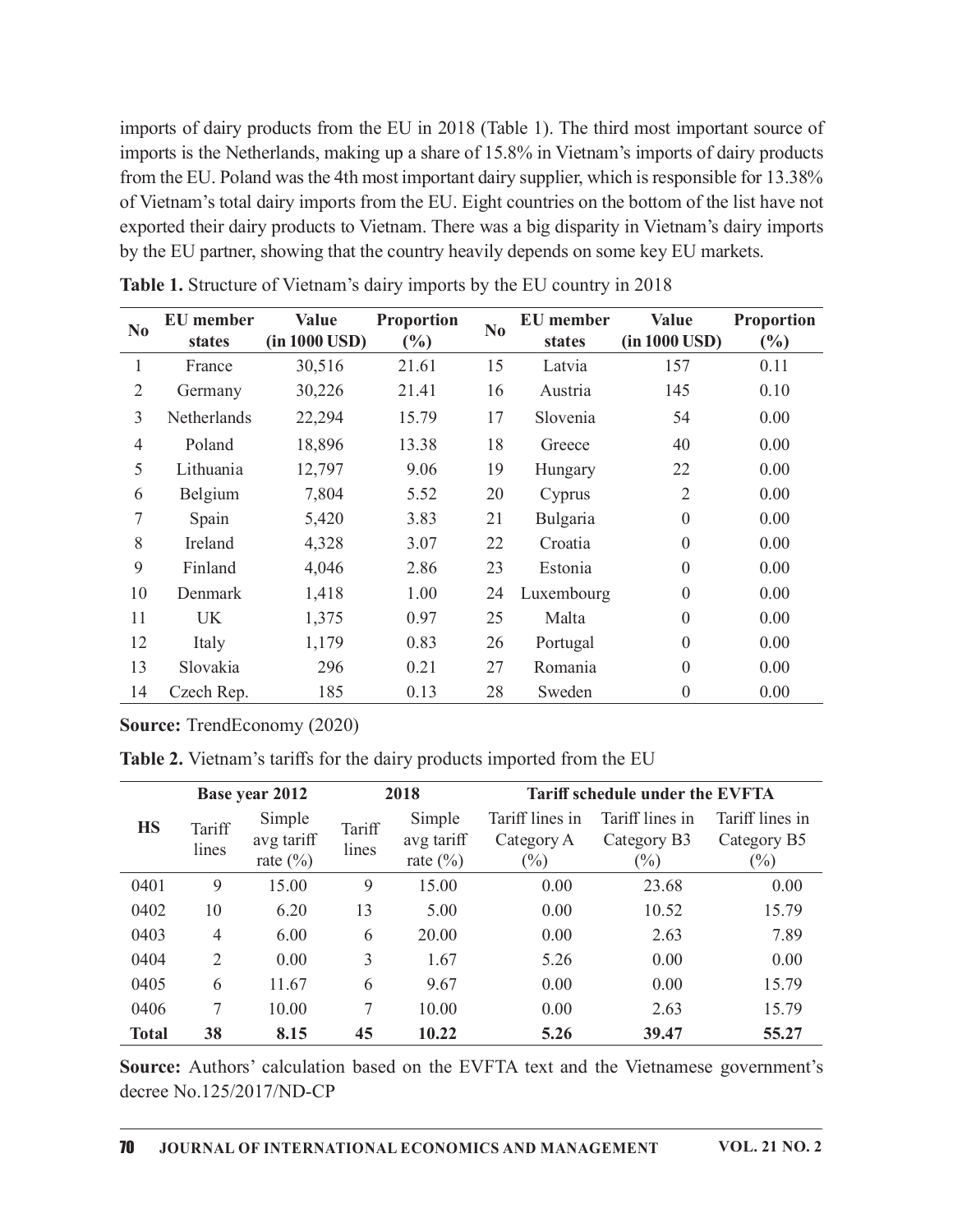On 1 February 2016, the text of the EVFTA was made public for information purposes. According to Vietnam's tariff schedule, dairy products fall into three categories A, B3, and B5. 5.26% of total tariff lines belong to Category A, with the tariff rate eliminated from the date of entry into effect (Table 2). About 40% of tariff lines will be removed in four equal annual stages commencing on the date of entry into force, according to Category B3. The rest follows an eleven equal annual stage of tariff removal since the day the EVFTA comes into effect.

According to the commitments in the EVFTA, no matter which year of entry into effect, the base rates to calculate tariff reduction are Vietnam's MFN rates in effect on 26 June 2012. Regarding the second feature, the staging category will follow strictly the general provisions on the annex about "Reduction or Elimination of Customs Duties" and the Tariff Schedule of Vietnam under the EVFTA. As for the last factor, according to Article 2.5, the classification of goods in trade between the parties shall be in accordance with each party's respective tariff nomenclature in conformity with the HS. Based on the Circular No. 65/2017/TT-BTC of Vietnam's Ministry of Finance on promulgating the updated EICN to implement the Decision No. 49/QĐ-CTN dated 3 March 1998, of the President of the Socialist Republic of Vietnam on participating in the HS Convention of the WCO and the Resolution No.109/NQ-CP dated 28 December 2016, of the Government on ratifying the AHTN 2017 and the General Rules for transforming tariff schedules to conform to the EICN 2017 on the basis of the tariff selection rules specified in the Guide to transform tariff schedules in Free Trade Agreements and the Guide to transform tariff schedules of the WTO, the Table 3 below is formed to illustrate the potential Vietnam tariff reduction schedule for the dairy products under the EVFTA. ariany in es escoura reautate, the suagreg tacegoiny win rotonos stated power stated positions the mark about "Reduction or Elimination of Customs Duties" and the Tariff Schedule of tham under the EVFTA. As for the last f In the annex about "Reduction or Lithmantion or Custisms Duttes" and the larith Schedule of<br>
Wietnam under the EVFTA. As for the last factor, according to Article 2.5, the classification<br>
of goods in trade between the par ivelum under the EVFTA. As for the attaction, according to Article 2.5, the classification<br>of goods in trade between the parties shall be in accordance with each party's respective tariff<br>nomenclature in conformity with t proof some trace between the practices shall be in accordance with each party sepective larit<br>one-mediature in conformity with the HS. Based on the Circular No. 65/2017/TT-BTC of<br>Vietnam's Ministry of Finance on promulgat

| Vietnam's Ministry of Finance on promulgating the updated EICN to implement the Decision<br>No. 49/QĐ-CTN dated 3 March 1998, of the President of the Socialist Republic of Vietnam<br>on participating in the HS Convention of the WCO and the Resolution No.109/NQ-CP dated<br>28 December 2016, of the Government on ratifying the AHTN 2017 and the General Rules for<br>transforming tariff schedules to conform to the EICN 2017 on the basis of the tariff selection<br>rules specified in the Guide to transform tariff schedules in Free Trade Agreements and the<br>Guide to transform tariff schedules of the WTO, the Table 3 below is formed to illustrate the |                |      |                |                |                                                   |       |                |      |                |        |        |
|-----------------------------------------------------------------------------------------------------------------------------------------------------------------------------------------------------------------------------------------------------------------------------------------------------------------------------------------------------------------------------------------------------------------------------------------------------------------------------------------------------------------------------------------------------------------------------------------------------------------------------------------------------------------------------|----------------|------|----------------|----------------|---------------------------------------------------|-------|----------------|------|----------------|--------|--------|
| potential Vietnam tariff reduction schedule for the dairy products under the EVFTA.<br>Table 3. Vietnam's tariff reduction schedule for imported dairy products from the EU at<br>8-digit HS $(\%)$                                                                                                                                                                                                                                                                                                                                                                                                                                                                         |                |      |                |                |                                                   |       |                |      |                |        |        |
| Code                                                                                                                                                                                                                                                                                                                                                                                                                                                                                                                                                                                                                                                                        | Y <sub>1</sub> | Y2   | Y <sub>3</sub> | Y <sub>4</sub> | Y <sub>5</sub>                                    | $Y_6$ | Y <sub>7</sub> | Y8   | Y <sub>9</sub> | $Y$ 10 | $Y$ 11 |
| 0401.10.10                                                                                                                                                                                                                                                                                                                                                                                                                                                                                                                                                                                                                                                                  | 11.25          | 7.50 | 3.75           | 0.00           | 0.00                                              | 0.00  | 0.00           | 0.00 | 0.00           | 0.00   | 0.00   |
| 0401.10.90                                                                                                                                                                                                                                                                                                                                                                                                                                                                                                                                                                                                                                                                  | 11.25          | 7.50 | 3.75           | 0.00           | 0.00                                              | 0.00  | 0.00           | 0.00 | 0.00           | 0.00   | 0.00   |
| 0401.20.10                                                                                                                                                                                                                                                                                                                                                                                                                                                                                                                                                                                                                                                                  | 11.25          | 7.50 | 3.75           | 0.00           | 0.00                                              | 0.00  | 0.00           | 0.00 | 0.00           | 0.00   | 0.00   |
| 0401.20.90                                                                                                                                                                                                                                                                                                                                                                                                                                                                                                                                                                                                                                                                  | 11.25          | 7.50 | 3.75           | 0.00           | 0.00                                              | 0.00  | 0.00           | 0.00 | 0.00           | 0.00   | 0.00   |
| 0401.40.10                                                                                                                                                                                                                                                                                                                                                                                                                                                                                                                                                                                                                                                                  | 11.25          | 7.50 | 3.75           | 0.00           | 0.00                                              | 0.00  | 0.00           | 0.00 | 0.00           | 0.00   | 0.00   |
| 0401.40.20                                                                                                                                                                                                                                                                                                                                                                                                                                                                                                                                                                                                                                                                  | 11.25          | 7.50 | 3.75           | 0.00           | 0.00                                              | 0.00  | 0.00           | 0.00 | 0.00           | 0.00   | 0.00   |
| 0401.40.90                                                                                                                                                                                                                                                                                                                                                                                                                                                                                                                                                                                                                                                                  | 11.25          | 7.50 | 3.75           | 0.00           | 0.00                                              | 0.00  | 0.00           | 0.00 | 0.00           | 0.00   | 0.00   |
| 0401.50.10                                                                                                                                                                                                                                                                                                                                                                                                                                                                                                                                                                                                                                                                  | 11.25          | 7.50 | 3.75           | 0.00           | 0.00                                              | 0.00  | 0.00           | 0.00 | 0.00           | 0.00   | 0.00   |
| 0401.50.90                                                                                                                                                                                                                                                                                                                                                                                                                                                                                                                                                                                                                                                                  | 11.25          | 7.50 | 3.75           | 0.00           | 0.00                                              | 0.00  | 0.00           | 0.00 | 0.00           | 0.00   | 0.00   |
| 0402.10.41                                                                                                                                                                                                                                                                                                                                                                                                                                                                                                                                                                                                                                                                  | 2.25           | 1.50 | 0.75           | 0.00           | 0.00                                              | 0.00  | 0.00           | 0.00 | 0.00           | 0.00   | 0.00   |
| 0402.10.42                                                                                                                                                                                                                                                                                                                                                                                                                                                                                                                                                                                                                                                                  | 2.25           | 1.50 | 0.75           | 0.00           | 0.00                                              | 0.00  | 0.00           | 0.00 | 0.00           | 0.00   | 0.00   |
| 0402.10.49                                                                                                                                                                                                                                                                                                                                                                                                                                                                                                                                                                                                                                                                  | 2.25           | 1.50 | 0.75           | 0.00           | 0.00                                              | 0.00  | 0.00           | 0.00 | 0.00           | 0.00   | 0.00   |
| 0402.10.91                                                                                                                                                                                                                                                                                                                                                                                                                                                                                                                                                                                                                                                                  | 4.17           | 3.33 | 2.50           | 1.67           | 0.83                                              | 0.00  | 0.00           | 0.00 | 0.00           | 0.00   | 0.00   |
| 0402.10.92                                                                                                                                                                                                                                                                                                                                                                                                                                                                                                                                                                                                                                                                  | 4.17           | 3.33 | 2.50           | 1.67           | 0.83                                              | 0.00  | 0.00           | 0.00 | 0.00           | 0.00   | 0.00   |
| 0402.10.99                                                                                                                                                                                                                                                                                                                                                                                                                                                                                                                                                                                                                                                                  | 4.17           | 3.33 | 2.50           | 1.67           | 0.83                                              | 0.00  | 0.00           | 0.00 | 0.00           | 0.00   | 0.00   |
| <b>VOL. 21 NO. 2</b>                                                                                                                                                                                                                                                                                                                                                                                                                                                                                                                                                                                                                                                        |                |      |                |                | JOURNAL OF INTERNATIONAL ECONOMICS AND MANAGEMENT |       |                |      |                |        | 71     |

Table 3. Vietnam's tariff reduction schedule for imported dairy products from the EU at 8-digit HS (%)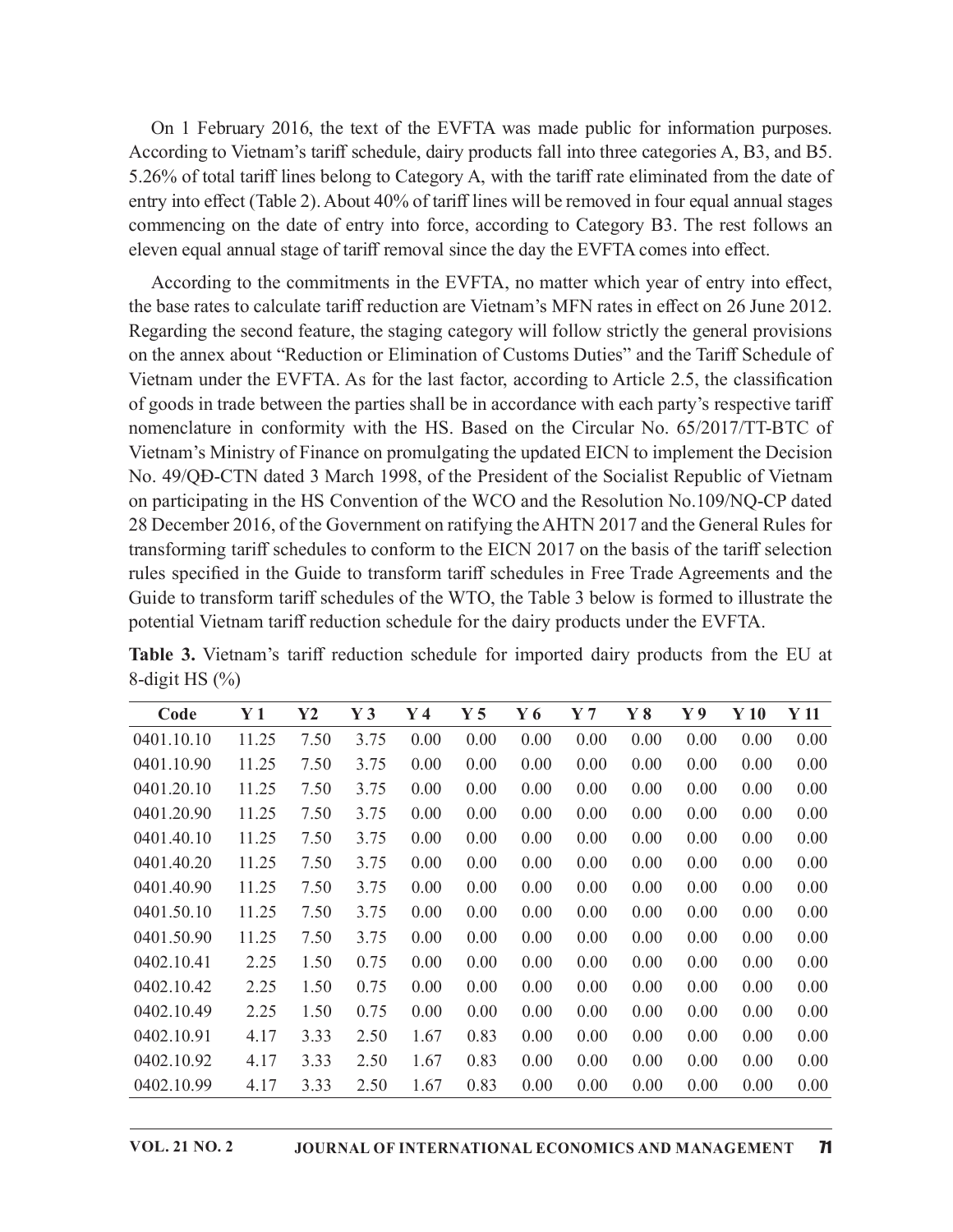| Code<br>0402.21.20 | Y <sub>1</sub><br>2.25 | Y2<br>1.50 | Y <sub>3</sub><br>0.75 | Y <sub>4</sub><br>0.00 | Y <sub>5</sub><br>0.00 | $Y_6$<br>0.00 | Y <sub>7</sub><br>0.00 | Y8<br>0.00 | Y <sub>9</sub><br>0.00 | Y10<br>0.00 | Y <sub>11</sub><br>0.00 |
|--------------------|------------------------|------------|------------------------|------------------------|------------------------|---------------|------------------------|------------|------------------------|-------------|-------------------------|
| 0402.21.30         | 2.25                   | 1.50       | 0.75                   | 0.00                   | 0.00                   | 0.00          | 0.00                   | 0.00       | 0.00                   | 0.00        | 0.00                    |
| 0402.21.90         | 2.25                   | 1.50       | 0.75                   | 0.00                   | 0.00                   | 0.00          | 0.00                   | 0.00       | 0.00                   | 0.00        | 0.00                    |
| 0402.29.20         | 4.17                   | 3.33       | 2.50                   | 1.67                   | 0.83                   | 0.00          | 0.00                   | 0.00       | 0.00                   | 0.00        | 0.00                    |
| 0403.29.30         | 4.17                   | 3.33       | 2.50                   | 1.67                   | 0.83                   | 0.00          | 0.00                   | 0.00       | 0.00                   | 0.00        | 0.00                    |
| 0402.29.90         | 4.17                   | 3.33       | 2.50                   | 1.67                   | 0.83                   | 0.00          | 0.00                   | 0.00       | 0.00                   | 0.00        | 0.00                    |
| 0402.91.00         | 8.33                   | 6.67       | 5.0                    | 3.33                   | 1.67                   | 0.00          | 0.00                   | 0.00       | 0.00                   | 0.00        | 0.00                    |
| 0402.99.00         | 16.67                  | 13.33      | 10.00                  | 6.67                   | 3.33                   | 0.00          | 0.00                   | 0.00       | 0.00                   | 0.00        | 0.00                    |
| 0403.10.21         | 5.83                   | 4.67       | 3.5                    | 2.33                   | 1.17                   | 0.00          | 0.00                   | 0.00       | 0.00                   | 0.00        | 0.00                    |
| 0403.10.29         | 5.83                   | 4.67       | 3.5                    | 2.33                   | 1.17                   | 0.00          | 0.00                   | 0.00       | 0.00                   | 0.00        | 0.00                    |
| 0403.10.91         | 5.83                   | 4.67       | 3.5                    | 2.33                   | 1.17                   | 0.00          | 0.00                   | 0.00       | 0.00                   | 0.00        | 0.00                    |
| 0403.10.99         | 5.83                   | 4.67       | 3.5                    | 2.33                   | 1.17                   | 0.00          | 0.00                   | 0.00       | 0.00                   | 0.00        | 0.00                    |
| 0403.90.10         | 2.25                   | 1.50       | 0.75                   | 0.00                   | 0.00                   | 0.00          | 0.00                   | 0.00       | 0.00                   | 0.00        | 0.00                    |
| 0403.90.90         | 5.83                   | 4.67       | 3.5                    | 2.33                   | 1.17                   | 0.00          | 0.00                   | 0.00       | 0.00                   | 0.00        | 0.00                    |
| 0404.10.10         | 0.00                   | 0.00       | 0.00                   | 0.00                   | 0.00                   | 0.00          | 0.00                   | 0.00       | 0.00                   | 0.00        | 0.00                    |
| 0404.10.90         | 0.00                   | 0.00       | 0.00                   | 0.00                   | 0.00                   | 0.00          | 0.00                   | 0.00       | 0.00                   | 0.00        | 0.00                    |
| 0404.90.00         | 0.00                   | 0.00       | 0.00                   | 0.00                   | 0.00                   | 0.00          | 0.00                   | 0.00       | 0.00                   | 0.00        | 0.00                    |
| 0405.10.00         | 12.50                  | 10.00      | 7.50                   | 5.00                   | 2.50                   | 0.00          | 0.00                   | 0.00       | 0.00                   | 0.00        | 0.00                    |
| 0405.20.00         | 12.50                  | 10.00      | 7.50                   | 5.00                   | 2.50                   | 0.00          | 0.00                   | 0.00       | 0.00                   | 0.00        | 0.00                    |
| 0405.90.10         | 4.17                   | 3.33       | 2.50                   | 1.67                   | 0.83                   | 0.00          | 0.00                   | 0.00       | 0.00                   | 0.00        | 0.00                    |
| 0405.90.20         | 4.17                   | 3.33       | 2.50                   | 1.67                   | 0.83                   | 0.00          | 0.00                   | 0.00       | 0.00                   | 0.00        | 0.00                    |
| 0405.90.30         | 12.50                  | 10.00      | 7.50                   | 5.00                   | 2.50                   | 0.00          | 0.00                   | 0.00       | 0.00                   | 0.00        | 0.00                    |
| 0405.90.90         | 12.50                  | 10.00      | 7.50                   | 5.00                   | 2.50                   | 0.00          | 0.00                   | 0.00       | 0.00                   | 0.00        | 0.00                    |
| 0406.10.10         | 8.33                   | 6.67       | 5.0                    | 3.33                   | 1.67                   | 0.00          | 0.00                   | 0.00       | 0.00                   | 0.00        | 0.00                    |
| 0406.10.20         | 8.33                   | 6.67       | 5.0                    | 3.33                   | 1.67                   | 0.00          | 0.00                   | 0.00       | 0.00                   | 0.00        | 0.00                    |
| 0406.20.10         | 8.33                   | 6.67       | 5.0                    | 3.33                   | 1.67                   | 0.00          | 0.00                   | 0.00       | 0.00                   | 0.00        | 0.00                    |
| 0406.20.90         | 8.33                   | 6.67       | 5.0                    | 3.33                   | 1.67                   | 0.00          | 0.00                   | 0.00       | 0.00                   | 0.00        | 0.00                    |
| 0406.30.00         | 8.33                   | 6.67       | 5.0                    | 3.33                   | 1.67                   | 0.00          | 0.00                   | 0.00       | 0.00                   | 0.00        | 0.00                    |
| 0406.40.00         | 8.33                   | 6.67       | 5.0                    | 3.33                   | 1.67                   | 0.00          | 0.00                   | 0.00       | 0.00                   | 0.00        | 0.00                    |
| 0406.90.00         | 7.50                   | 5.00       | 2.50                   | 0.00                   | 0.00                   | 0.00          | 0.00                   | 0.00       | 0.00                   | 0.00        | 0.00                    |

Table 3. Vietnam's tariff reduction schedule for imported dairy products from the EU at 8-digit HS (%) (continued)

# 3. Research methodology

# 3.1 Research design

To fulfill the research's objectives, quantitative research is held. The conduction of the research involves the use of SMART, a partial equilibrium modeling tool. This market access simulation package is included in the World Integrated Trade Solution (WITS) trade database and software provided jointly by the World Bank (WB) and the United Nations Conference on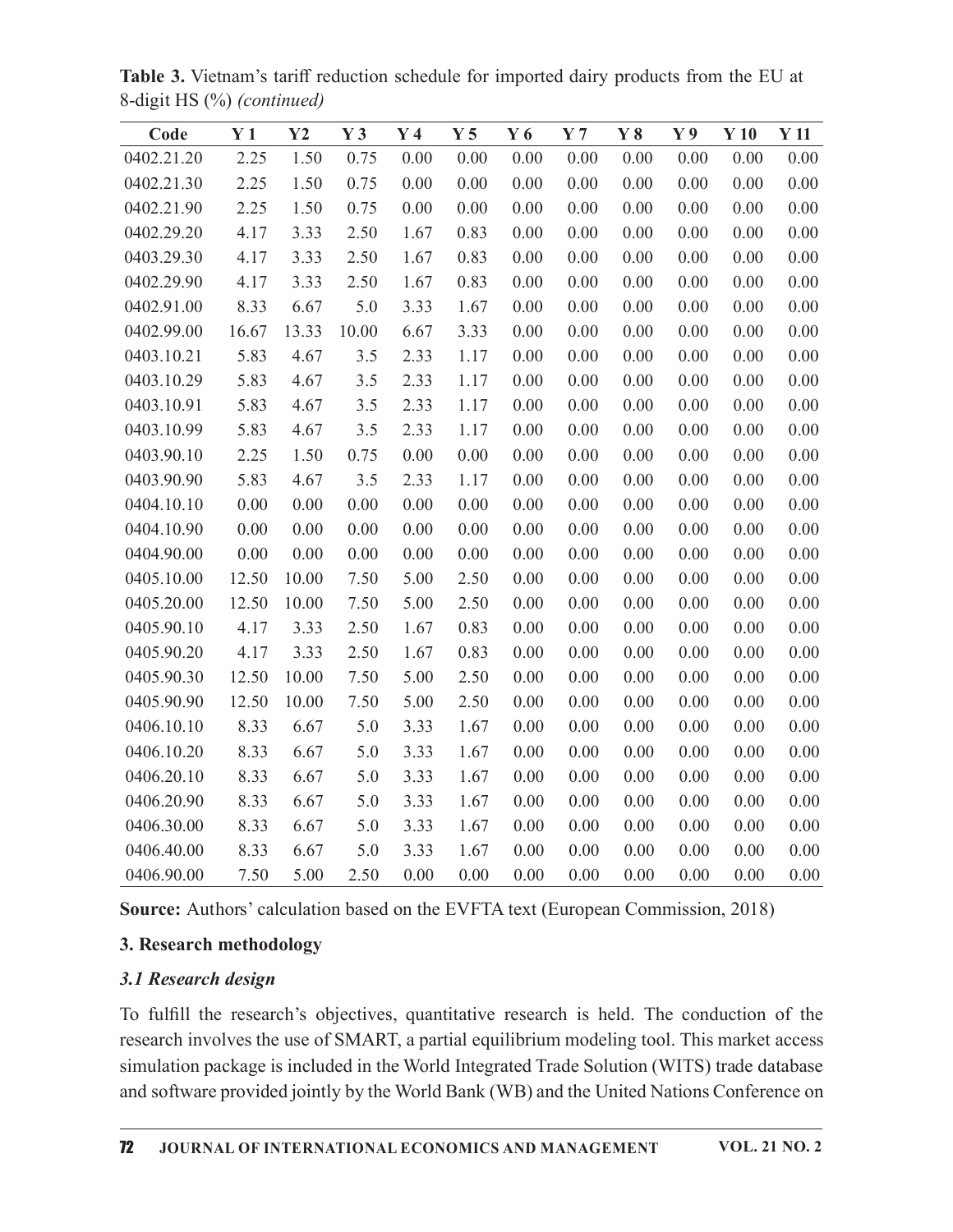Trade and Development (UNCTAD). The SMART is based on the economic theories related to import demand and export supply with three assumptions: (i) the Armington assumption, (ii) the two-stage optimization process, and (iii) the infinite export supply elasticity. The Armington assumption means that a commodity, which is defined at the HS 6-digit level, imported from one country is an imperfect substitute for that commodity imported from another country. Therefore, although an FTA goes with preferential trade commitments, it does not lead to all import demand shifting to the partner of the preferential tariff. Regarding the second assumption, the SMART model also assumes that a consumer maximizes his or her welfare through a two-stage optimization process which involves allocating expenditure by commodity and by national variety (Laird and Yeats, 1986; Cheong, 2010; Ahmed, 2010). The extent of the between-variety allocative response to a change in the relative price is defined as the substitution elasticity, which is defaulted at 1.5 in the SMART. The setup of SMART is that different nations compete to export their goods to an import market. Therefore, the SMART model assumes infinite export supply elasticity which implies that the export supply curves are flat and the world prices of each variety are exogenously given. This is called the price taker assumption, which may be suitable for the market whose import quantity is too small to change the prices of exporters. It reports the results of any trade policy shock on several variables such as trade effects, tariff revenue, customer surplus, and welfare.

Two scenarios were constructed in the SMART as follows:

Scenario 1: Vietnam only eliminates tariffs on dairy products from the EU.

Scenario 2: Vietnam eliminates tariffs on dairy products from the EU and extends the coverage of its tariff elimination to 15 countries in RCEP.

On 12 February 2020, the European Parliament ratified the EVFTA during a plenary session in Strasbourg, France. The agreement will come into force 30 days after the Vietnamese National Assembly's ratification. So the research assumes that the tariff elimination process will start in 2020 and finish in 2030. To integrate trade agreements between ASEAN nations and their major trading partners in the Asia-Pacific region into a single one, the RCEP will be the world's largest trade agreement with several tariff reduction commitments once it is signed. Therefore, Scenario 2 assumes that Vietnam will eliminate tariffs on all dairy products imported from the countries in the RCEP by 2030 like the EVFTA. The base year for both scenarios is 2018. By constructing these two scenarios, the research aims at quantifying the changes in Vietnam's imports of dairy products from the EU in the context of the EVFTA and then comparing these changes with the ones when Vietnam integrates at the highest level in both FTAs. On 31 January 2020, the UK officially stopped being a member of the EU. Following withdrawal, the UK will be outside of the territories covered by the EVFTA. However, this research assumes that the UK will be entitled to enjoy preferential trading terms in the agreement. Therefore, Scenario 1 includes 28 countries and Scenario 2 includes 43 countries.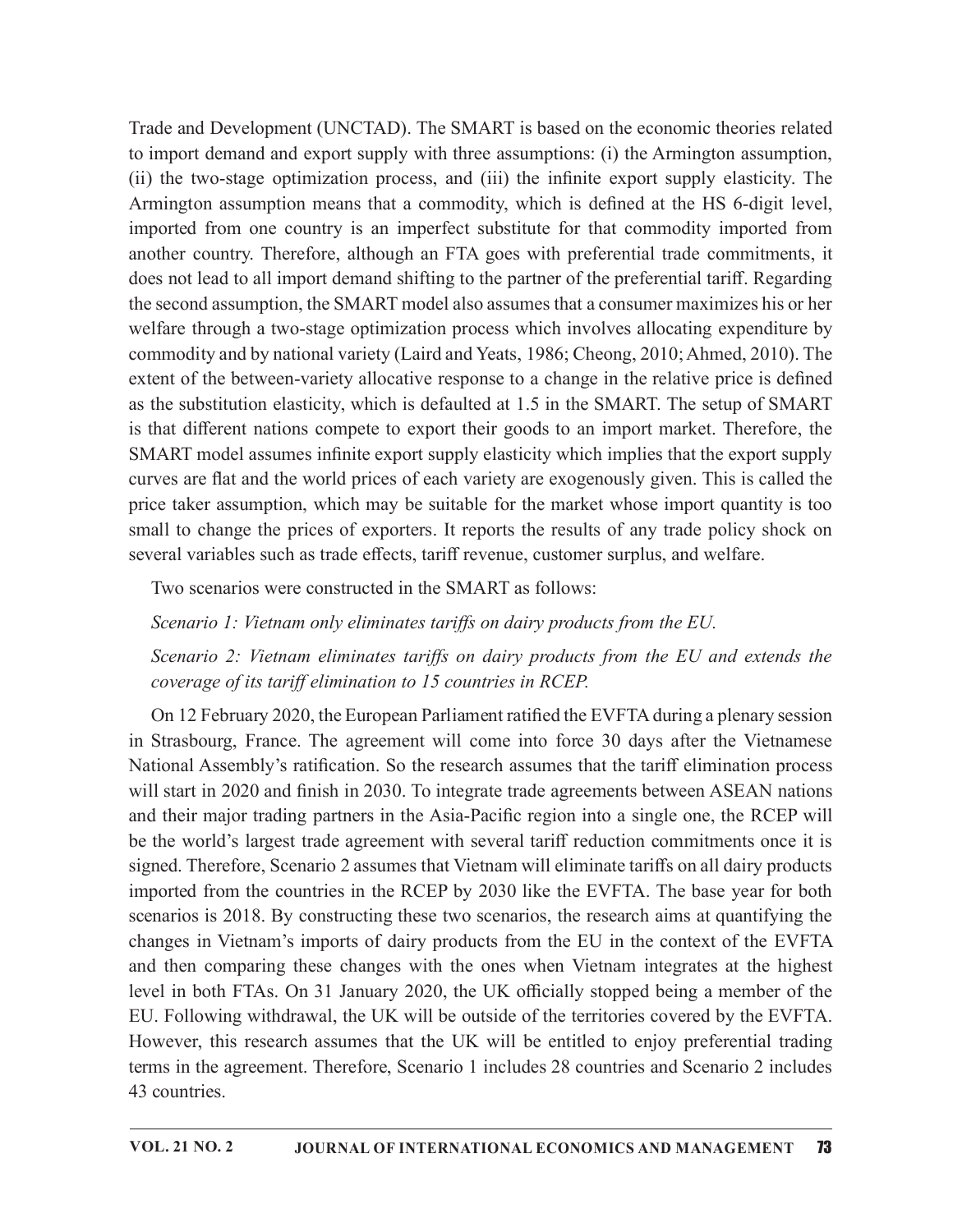After the impact assessment of an FTA in the SMART simulation, sensitivity analysis, and robustness test is carried out to ensure that the results obtained in the initial simulation, which is also known as the base case scenario, of the model are accurate and can be used to guide policymaking. To conduct sensitivity analysis, as done in previous studies by Thurlow and Holden (2003), Zgovu and Kweka (2009), Mugano et al. (2013), and Ratisai (2014), different scenarios have to be constructed using differing substitution elasticities. This analysis is required to assess the robustness of the results in the base case which is standard in the SMART model. the impact assessment of an FTA in the SMART simulation, sensitivity analysis,<br>stness test is carried out to ensure that the results obtained in the initial simulation,<br>also known as the base case scenario, of the model a After the impact assessment of an FTA in the SMART simulation, sensitivity analysis,<br>nd robustness test is carried out to ensure that the results obtained in the initial simulation,<br>substitution is also known as the base After the impact assessment of an FTA in the SMART simulation, sensitivity analysis,<br>
and robustness test is carried out to ensure that the results obtained in the initial simulation,<br>
shich is also known as the base case

| <b>Elasticity</b>        | Lower bound | <b>Base case</b> | <b>Upper bound</b> | Worst case |
|--------------------------|-------------|------------------|--------------------|------------|
| Substitution elasticity  |             |                  |                    |            |
| Export supply elasticity | 99          | 99               | QQ                 | 99         |

Table 4. Elasticities used in the sensitivity analysis

#### Source: Calculated by the authors

As shown in Table 4, the substitution elasticity of 1.5, the standard value in the SMART model, is set for the base case. The other scenarios used in the robustness tests are the lower bound, upper bound, and worst-case scenario. The testing scenarios are in line with literature that has substitution elasticity as 0.5 for the lower bound, 2 as the upper bound, and adds 4 to the upper bound to get the worst-case scenario (Thurlow and Holden, 2003; Ratisai, 2014). The export supply elasticity was maintained at 99 showing the fact that the EU is always a price taker.

#### 3.2 Data collection method

The SMART model requires the following data which is extracted from WITS or imported from other reliable sources for the simulation of an FTA: (i) the import value of each exporting partner, (ii) the tariff imposed on each exporting partner, (iii) the import demand elasticity for the commodity, (iv) the export supply elasticity for the commodity, and (v) the substitution elasticity between national varieties of the commodity. In this research, the value of Vietnam's imports from different partners is extracted from TrendEconomy and Trade Map database. The tariff rate which Vietnam imposes on the imports of each foreign exporter is retrieved from UNCTAD's TRAINS, WTO's IDB (Integrated Data Base), and Vietnam's Ministry of Finance (Vu, 2016). The import demand elasticity defaulted in the SMART model is adopted in this paper. The research used the number 99 to illustrate the infinite export supply elasticity as Vietnam is a small importing partner of the EU and its increase in imports cannot affect the prices of goods from the EU. The EVFTA also cannot completely shift Vietnam's imports from other countries or blocs to the EU market. The substitution elasticity is valued at 1.5 as defaulted in SMART. These parameters have been commonly used in several previous studies which adopted the SMART model including Baker et al. (2014), Tu and Le (2015), Vu (2016), and Vu and Pham (2017).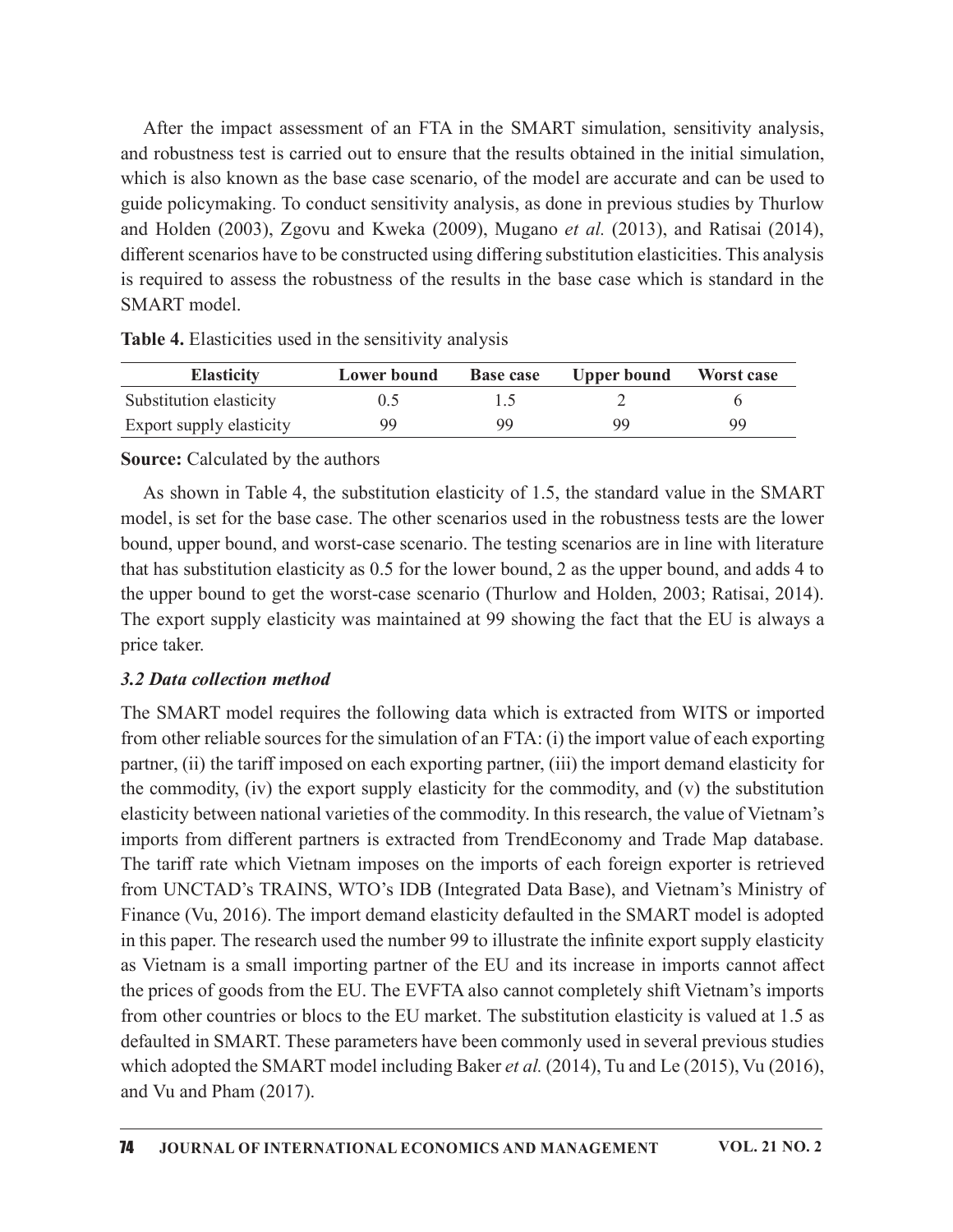### 4. Research results

# 4.1 Trade effects

# 4.1.1 Overall changes in Vietnam's imports of dairy products from the EU

Results from the simulation have shown that the value of dairy imports from the EU would go up in both scenarios, which are shown in Table 5.

An increase of 13.5% and 12.6% is a low level of increase compared to that of previous years though initially, Vietnam imposes quite high tariff rates on EU's dairy products, averaging 10.22% in 2018. In the first scenario, Vietnam's imports of dairy products would rise by 19,069.4 thousand USD corresponding to a 13.5% increase. In Scenario 2, the total import change in Scenario 2 would be 17,765.8 thousand USD, which is equivalent to a 12.6 % increase. The increase in import in Scenario 2 would be 6.8% lower than that in Scenario 1 as when Vietnam integrates with more nations, it would shift part of its dairy imports previously from the EU to other exporting partners. However, the number 6.8 suggests that this extension would not result in a big decrease in Vietnam's imports from the EU. Therefore, the EU would still be a main dairy supplier of Vietnam.

Total import increases could be decomposed into trade creation and trade diversion. Table 5 makes clear that in both scenarios trade creation e൵ect would dominate the trade diversion effect in Vietnam which would lead to welfare gains for the country. In Scenario 1, the EVFTA would draw total trade creation effects accounting for 59.1% of total trade into Vietnam. In the other scenario when 15 countries of RCEP also receive preferential treatment like the EU member states, trade diversion effects would decline by 16%. The share of trade creation in total trade would go up from  $59.1\%$  to  $63.4\%$ . However, the difference between trade creation and trade diversion suggests that the improvement in Vietnam's welfare would not be so high. External movemum is volume of the must in the strain of the matter in the strain and integrates with more nations, it would shift part of its dairy imports previously other exporting partners. However, the number 6.8 sugg where versuar megatases win more lations, it would simply the state in the state of the state of the EU to ther exporting partners. However, the number 6.8 suggests that his extension would not result in a big decrease in Final in the Counter appoint parameter of the matter of the distance of the counterparameter appoint that the entire the matter of Vietnam.<br>
Total import increases could be decomposed into trade creation and trade diversio it ill be a main dairy supplier of Victnam.<br>
Total import increases could be decomposed into trade creation and trade diversion. Table<br>
Simakes clear that in both scenarios trade creation effect would dominate the trade di Total import increases could be decomposed into trade creation and trade diversion. Table<br>
Si makes clear that in both scenarios trade creation effect would dominate the trade diversion<br>
frece tim Vietnam which would lead

| effect in Vietnam which would lead to welfare gains for the country. In Scenario 1, the EVFTA<br>would draw total trade creation effects accounting for 59.1% of total trade into Vietnam.<br>In the other scenario when 15 countries of RCEP also receive preferential treatment like<br>the EU member states, trade diversion effects would decline by 16%. The share of trade<br>creation in total trade would go up from 59.1% to 63.4%. However, the difference between<br>trade creation and trade diversion suggests that the improvement in Vietnam's welfare<br>would not be so high. |            |            |  |
|------------------------------------------------------------------------------------------------------------------------------------------------------------------------------------------------------------------------------------------------------------------------------------------------------------------------------------------------------------------------------------------------------------------------------------------------------------------------------------------------------------------------------------------------------------------------------------------------|------------|------------|--|
| Table 5. Overall changes in Vietnam's imports of dairy products from the EU in both scenarios                                                                                                                                                                                                                                                                                                                                                                                                                                                                                                  |            |            |  |
| <b>Indicators</b>                                                                                                                                                                                                                                                                                                                                                                                                                                                                                                                                                                              | Scenario 1 | Scenario 2 |  |
| Initial import value (in 1000 USD)                                                                                                                                                                                                                                                                                                                                                                                                                                                                                                                                                             | 141,200.0  | 141,200.0  |  |
| Final import value (in 1000 USD)                                                                                                                                                                                                                                                                                                                                                                                                                                                                                                                                                               | 160,269.4  | 158,965.8  |  |
| Total import changes (in 1000 USD)                                                                                                                                                                                                                                                                                                                                                                                                                                                                                                                                                             | 19,069.4   | 17,765.8   |  |
| Increase in imports $(\% )$                                                                                                                                                                                                                                                                                                                                                                                                                                                                                                                                                                    | 13.5       | 12.6       |  |
| Trade creation (in 1000 USD)                                                                                                                                                                                                                                                                                                                                                                                                                                                                                                                                                                   | 11,263.8   | 11,263.8   |  |
| Trade diversion (in 1000 USD)                                                                                                                                                                                                                                                                                                                                                                                                                                                                                                                                                                  | 7,805.6    | 6,502.0    |  |
| Trade creation/total import changes $(\%)$                                                                                                                                                                                                                                                                                                                                                                                                                                                                                                                                                     | 59.1       | 63.4       |  |
| <b>Source:</b> Authors' calculation based on the SMART simulation results                                                                                                                                                                                                                                                                                                                                                                                                                                                                                                                      |            |            |  |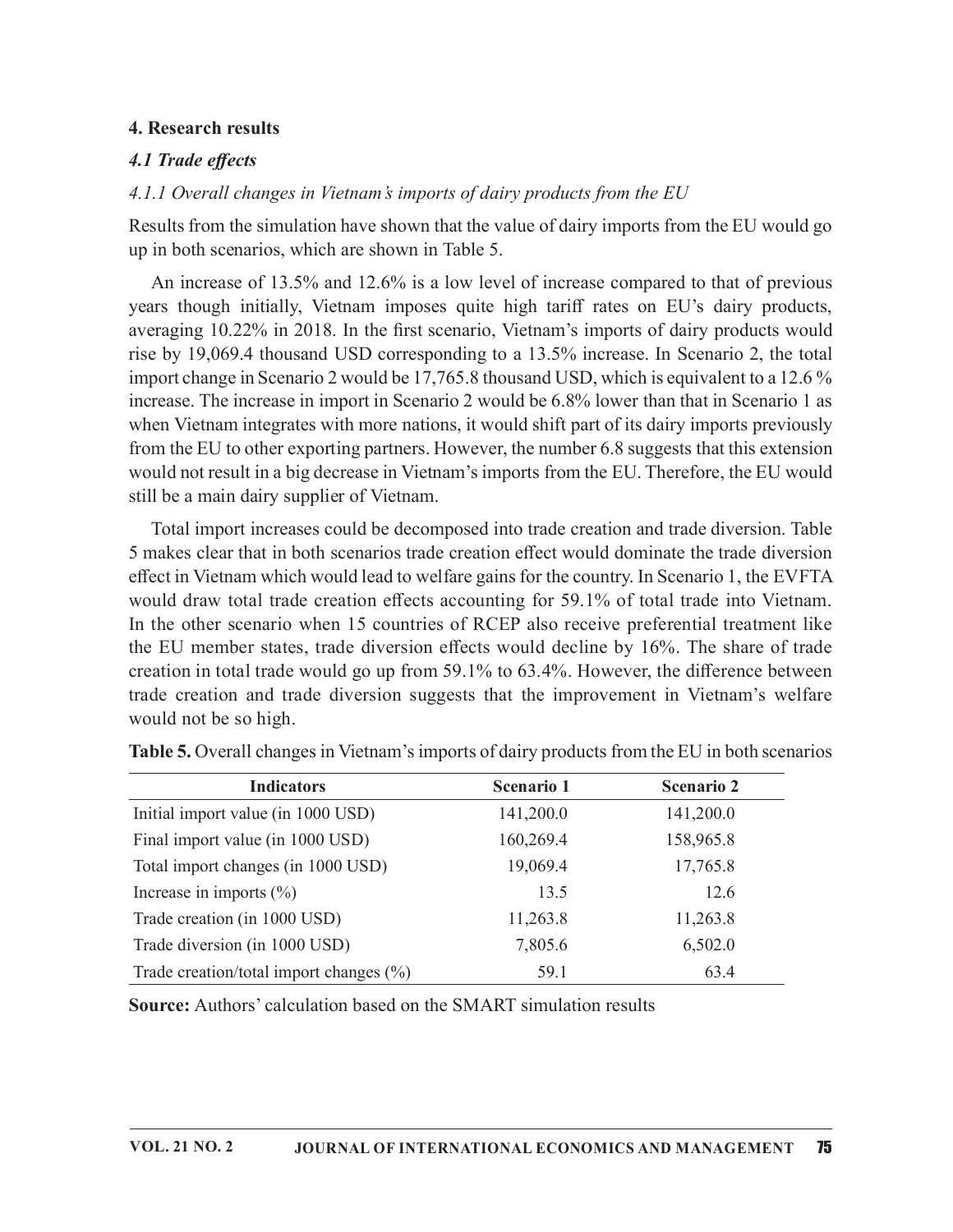## 4.1.2 Changes in Vietnam's imports of dairy products from the EU by country

| <b>Countries</b><br>N <sub>0</sub> . |                                                  |                                   |                                               | Table 6. Changes in Vietnam's imports of dairy products from the EU by country |                                   |                  |
|--------------------------------------|--------------------------------------------------|-----------------------------------|-----------------------------------------------|--------------------------------------------------------------------------------|-----------------------------------|------------------|
|                                      | <b>Import changes</b><br>$(in 1000 \text{ USD})$ | Scenario 1<br><b>Total</b><br>(%) | (%)                                           | <b>Growth Import changes</b><br>$(in 1000 \text{ USD})$                        | Scenario 2<br><b>Total</b><br>(%) | Growth<br>$(\%)$ |
| France                               | 6,500.8                                          | 34.09                             | 21.3                                          | 6,209.0                                                                        | 34.95                             | 20.3             |
| Germany<br>2                         | 4,807.1                                          | 25.21                             | 15.9                                          | 4,487.3                                                                        | 25.26                             | 14.8             |
| Netherlands<br>3                     | 2,716.5                                          | 14.25                             | 12.2                                          | 2,426.1                                                                        | 13.66                             | 10.9             |
| Poland<br>4                          | 1,400.6                                          | 7.35                              | 7.4                                           | 1,274.8                                                                        | 7.18                              | 6.7              |
| Lithuania<br>5                       | 1,018.3                                          | 5.33                              | 8.0                                           | 926.8                                                                          | 5.22                              | 7.2              |
| Belgium<br>6                         | 813.8                                            | 4.27                              | 10.4                                          | 740.2                                                                          | 4.17                              | 9.5              |
| Finland                              | 509.3                                            | 2.67                              | 12.6                                          | 481.9                                                                          | 2.71                              | 11.9             |
| <b>UK</b><br>8                       | 394.1                                            | 2.07                              | 28.7                                          | 382.5                                                                          | 2.15                              | 27.8             |
| 9<br>Ireland                         | 264.6                                            | 1.39                              | 6.1                                           | 240.7                                                                          | 1.36                              | 5.6              |
| 10<br>Italy                          | 233.3                                            | 1.22                              | 19.8                                          | 215.2                                                                          | 1.21                              | 18.3             |
| Denmark<br>11                        | 224.5                                            | 1.18                              | 15.8                                          | 207.6                                                                          | 1.17                              | 14.6             |
| Czech<br>12                          | 111.1                                            | 0.58                              | 60.1                                          | 101.7                                                                          | 0.57                              | 55.0             |
| Slovenia<br>13                       | 31.5                                             | 0.17                              | 58.3                                          | 28.8                                                                           | 0.16                              | 53.3             |
| Greece<br>14                         | 25.4                                             | 0.13                              | 63.5                                          | 25.4                                                                           | 0.14                              | 63.5             |
| Sweden<br>15                         | 8.5                                              | 0.05                              | $\mathord{\hspace{1pt}\text{--}\hspace{1pt}}$ | 8.5                                                                            | 0.05                              |                  |
| Slovakia<br>16                       |                                                  | 0.04                              | 2.8                                           | 7.5                                                                            | 0.04                              | $- -$<br>2.5     |
| Luxembourg                           | 8.2<br>1.6                                       | 0.00                              |                                               | 1.6                                                                            | 0.00                              |                  |
| 17                                   |                                                  |                                   | 10.0                                          | 0.2                                                                            | 0.00                              | $-\!$            |
| Cyprus<br>18                         | 0.2                                              | 0.00                              |                                               |                                                                                |                                   | 10.0             |
| Latvia<br>19<br><b>Total</b>         | 0.0<br>19,069.4                                  | 0.00<br>100.00                    | 0.0<br>13.5                                   | 0.0<br>17,765.8                                                                | 0.00<br>100.00                    | 0.0<br>12.6      |

Table 6. Changes in Vietnam's imports of dairy products from the EU by country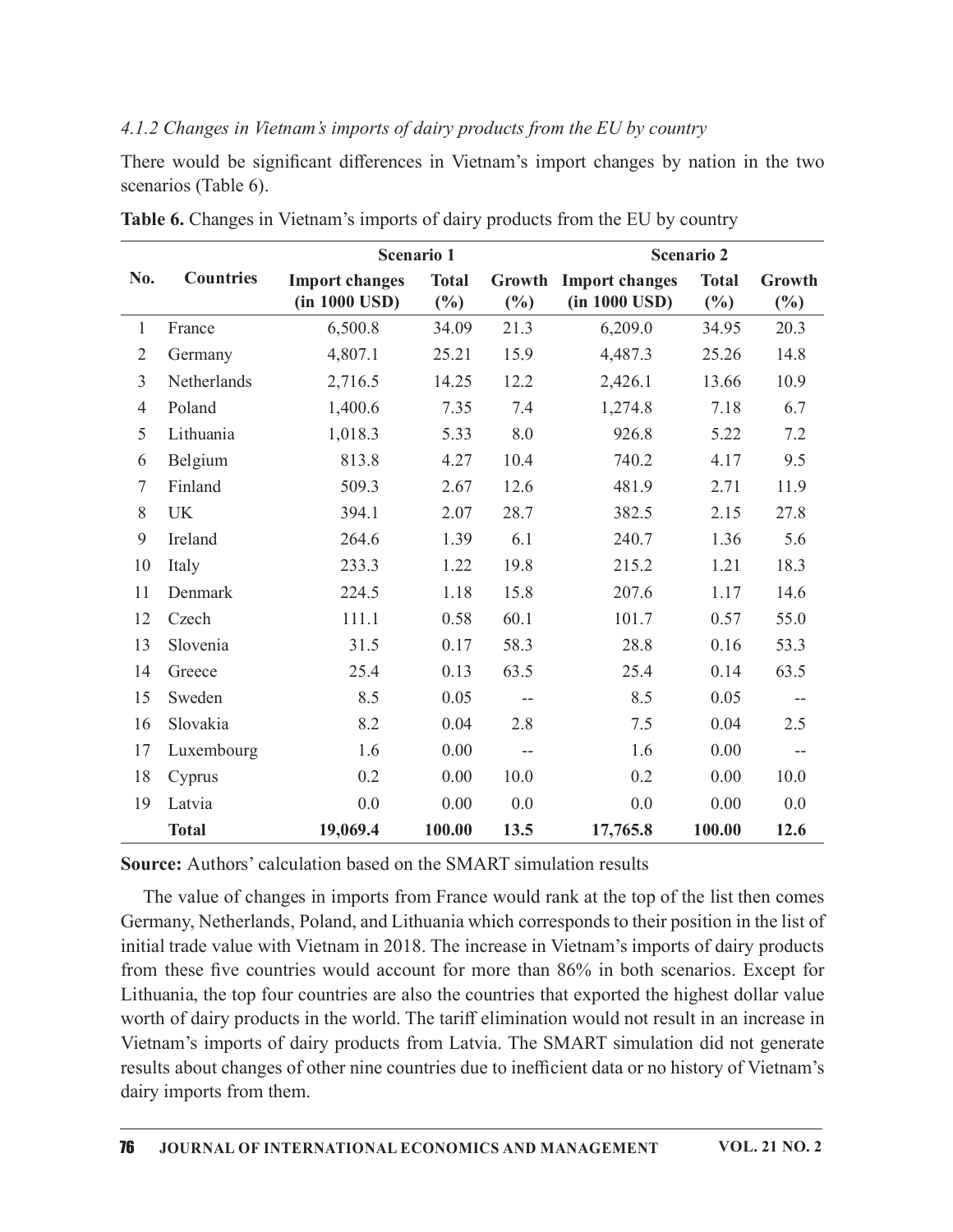|             | Trade                     |                                        | Scenario 1                              |                                                          |                                              | Scenario <sub>2</sub>                   |                                                          |
|-------------|---------------------------|----------------------------------------|-----------------------------------------|----------------------------------------------------------|----------------------------------------------|-----------------------------------------|----------------------------------------------------------|
| Countries   | (in 1000 USD)<br>creation | (in 1000 USD)<br>Total trade<br>effect | $(in 1000$ $USD)$<br>diversion<br>Trade | total trade effect<br>Trade creation/<br>$(\frac{6}{6})$ | 1000 USD)<br>Total trade<br>effect<br>$\dim$ | $(in 1000$ $USD)$<br>diversion<br>Trade | total trade effect<br>Trade creation/<br>$(\frac{6}{6})$ |
| France      | 3,916.5                   | 6,500.8                                | 2,584.3                                 | 60.2                                                     | 6,209.0                                      | 2,292.5                                 | 63.1                                                     |
| Germany     | 3,153.3                   | 4,807.1                                | 1,653.8                                 | 65.6                                                     | 4,487.3                                      | 1,334.0                                 | 70.3                                                     |
| Netherlands | 1,482.9                   | 2,716.5                                | 1,233.6                                 | 54.6                                                     | 2,426.1                                      | 943.2                                   | 61.1                                                     |
| Poland      | 691.3                     | 1,400.6                                | 709.3                                   | 49.4                                                     | 1,274.8                                      | 583.5                                   | 54.2                                                     |
| Lithuania   | 463.1                     | 1,018.3                                | 555.2                                   | 45.5                                                     | 926.8                                        | 463.7                                   | 50.0                                                     |
| Belgium     | 372.0                     | 813.8                                  | 441.8                                   | 45.7                                                     | 740.2                                        | 368.2                                   | 50.3                                                     |
| Finland     | 347.3                     | 509.3                                  | 162.0                                   | 68.2                                                     | 481.9                                        | 134.6                                   | 72.1                                                     |
| UK          | 287.2                     | 394.1                                  | 106.9                                   | 72.9                                                     | 382.5                                        | 95.3                                    | 75.1                                                     |
| Ireland     | 128.8                     | 264.6                                  | 135.8                                   | 48.7                                                     | 240.7                                        | 111.9                                   | 53.5                                                     |
| Italy       | 164.9                     | 233.3                                  | 68.4                                    | 70.7                                                     | 215.2                                        | 50.3                                    | 76.6                                                     |
| Denmark     | 117.4                     | 224.5                                  | $107.1$                                 | 52.3                                                     | 207.6                                        | 90.2                                    | 56.6                                                     |
| Czech       | 82.7                      | $111.1\,$                              | 28.4                                    | 74.4                                                     | $101.7\,$                                    | 19.0                                    | 81.3                                                     |
| Slovenia    | 23.2                      | 31.5                                   | 8.3                                     | 73.7                                                     | 28.8                                         | 5.6                                     | 80.6                                                     |
| Greece      | 22.0                      | 25.4                                   | 3.4                                     | 86.6                                                     | 25.4                                         | 3.4                                     | 86.6                                                     |
| Sweden      | 4.7                       | 8.5                                    | 3.8                                     | 55.3                                                     | 8.5                                          | 3.8                                     | 55.3                                                     |
| Slovakia    | 6.0                       | 8.2                                    | 2.2                                     | 73.2                                                     | 7.5                                          | 1.5                                     | 80.0                                                     |
| Luxembourg  | 6.5                       | $1.6\,$                                | $\Box$                                  | 31.3                                                     | $1.6\,$                                      | $\Xi$                                   | 31.3                                                     |
| Cyprus      | $\overline{0.1}$          | 0.2                                    | $\overline{0.1}$                        | 50.0                                                     | 0.2                                          | $\overline{0}$ .                        | 50.0                                                     |
| Total       | 11,263.8                  | 19,069.4                               | 7,805.6                                 | 59.1                                                     | 17,765.8                                     | 6,502.0                                 | 63.4                                                     |

Table 7. Trade effects by country in both scenarios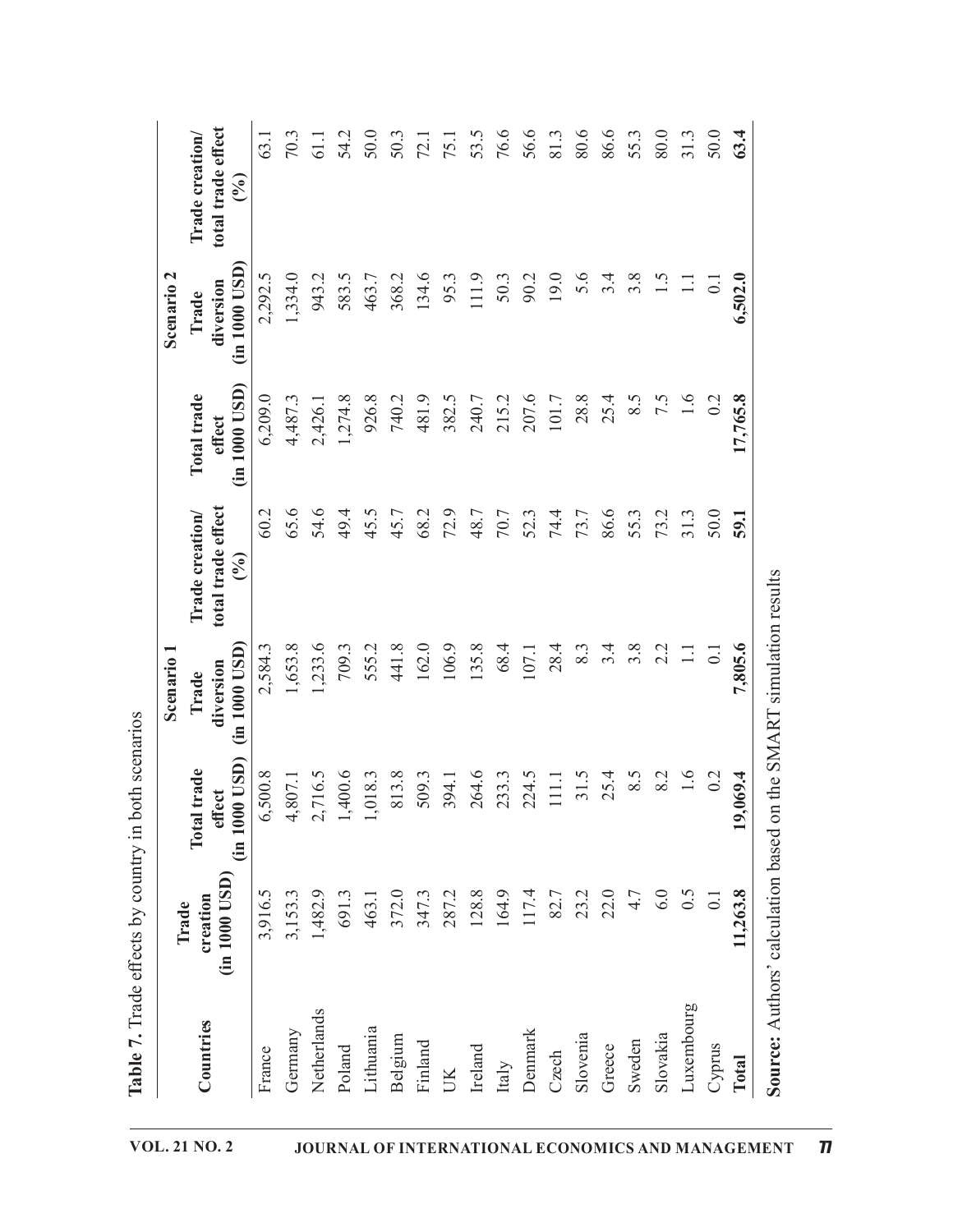The simulation shows some surprising results regarding the growth rate of Vietnam's dairy imports from the EU. France would be the only country that witnesses not only a high value of imports changes but also a high growth rate of increase, which is 21.30% in Scenario 1 and 20.3% in Scenario 2. Although the proportion of import change value of Poland and Lithuania would be high, the growth rate would stay rather low between 6% and 8% in both scenarios. Some countries would have a potentially dynamic growth rate of dairy exports to the Vietnamese market after the EVFTA is in full application despite their limited value of trade with Vietnam in this sector in the past. They include the Czech Republic, Slovenia, and Greece with a growth rate of over 50%. The growth rate of import changes from the Netherlands, Belgium, Finland, and Denmark is medium, which is close to the average value. Imports from Ireland and Slovakia would experience the slowest growth rate after the tariff elimination period. The growth rate of Sweden and Luxembourg cannot be counted as the value of initial imports of dairy products from these partners is zero.

Regarding the trade creation and trade diversion in specific, trade creation would be unevenly distributed across EU member states in both scenarios. The major contributors to trade creation would be France, Germany, and the Netherlands. In contrast, the trade created from Sweden, Slovakia, Luxembourg, Cyprus would be modest. The trend that trade creation value would exceed trade diversion value would happen in most of the countries except for Poland, Lithuania, Belgium, Ireland, and Luxembourg. Greece, Czech, Slovenia, Slovakia, and the UK are among the countries that would have the highest share of trade creation in total trade effect (between 70% and 87%). France, Germany, and Finland would have the above average share of trade creation in the total trade effect. EU member states in both scenario. The major contributors to<br>EU member states in both scenarios. The major contributors to<br>cce, Germany, and the Netherlands. In contrast, the trade created<br>cembourg, Cyprus would be modest

### 4.1.3 Changes in Vietnam's imports of dairy products from the EU by group of products

|                       | from Sweden, Slovakia, Luxembourg, Cyprus would be modest. The trend that trade creation<br>value would exceed trade diversion value would happen in most of the countries except for<br>Poland, Lithuania, Belgium, Ireland, and Luxembourg. Greece, Czech, Slovenia, Slovakia,<br>and the UK are among the countries that would have the highest share of trade creation in<br>total trade effect (between 70% and 87%). France, Germany, and Finland would have the<br>above average share of trade creation in the total trade effect.<br>4.1.3 Changes in Vietnam's imports of dairy products from the EU by group of products |                     |        |                                                         |                               |                      |  |
|-----------------------|-------------------------------------------------------------------------------------------------------------------------------------------------------------------------------------------------------------------------------------------------------------------------------------------------------------------------------------------------------------------------------------------------------------------------------------------------------------------------------------------------------------------------------------------------------------------------------------------------------------------------------------|---------------------|--------|---------------------------------------------------------|-------------------------------|----------------------|--|
|                       | Changes in Vietnam's imports of dairy products from the EU would vary greatly among<br>4-digit HS groups, which are presented in Table 8.                                                                                                                                                                                                                                                                                                                                                                                                                                                                                           |                     |        |                                                         |                               |                      |  |
| $(4\text{-digit HS})$ | <b>Table 8.</b> Changes in Vietnam's imports of dairy products from the EU by group of product                                                                                                                                                                                                                                                                                                                                                                                                                                                                                                                                      |                     |        |                                                         |                               |                      |  |
|                       | Scenario 1                                                                                                                                                                                                                                                                                                                                                                                                                                                                                                                                                                                                                          |                     |        |                                                         | <b>Scenario 2</b>             |                      |  |
| Code                  | <b>Import changes</b><br>$(in 1000 \text{ USD})$                                                                                                                                                                                                                                                                                                                                                                                                                                                                                                                                                                                    | <b>Total</b><br>(%) | $(\%)$ | <b>Growth Import changes</b><br>$(in 1000 \text{ USD})$ | <b>Total</b><br>$\frac{0}{0}$ | Growth<br>$(\%)$     |  |
| 0401                  | 4,399.1                                                                                                                                                                                                                                                                                                                                                                                                                                                                                                                                                                                                                             | 23.1                | 50.2   | 3,997.6                                                 | 22.5                          | 45.6                 |  |
| 0402                  | 6,683.9                                                                                                                                                                                                                                                                                                                                                                                                                                                                                                                                                                                                                             | 35.1                | 9.3    | 6,166.9                                                 | 34.7                          | 8.6                  |  |
| 0403                  | 2,272.1                                                                                                                                                                                                                                                                                                                                                                                                                                                                                                                                                                                                                             | 11.9                | 83.1   | 2,192.9                                                 | 12.4                          | 80.2                 |  |
| 0404                  | 659.1                                                                                                                                                                                                                                                                                                                                                                                                                                                                                                                                                                                                                               | 3.4                 | 2.7    | 651.7                                                   | 3.7                           | 2.7                  |  |
| 0405                  | 1,778.8                                                                                                                                                                                                                                                                                                                                                                                                                                                                                                                                                                                                                             | 9.3                 | 18.7   | 1,625.5                                                 | 9.1                           | 17.1                 |  |
| 0406                  | 3,276.4                                                                                                                                                                                                                                                                                                                                                                                                                                                                                                                                                                                                                             | 17.2                | 13.8   | 3,131.2                                                 | 17.6                          | 13.2                 |  |
| <b>Total</b>          | 19,069.4                                                                                                                                                                                                                                                                                                                                                                                                                                                                                                                                                                                                                            | 100.0               | 13.5   | 17,765.8                                                | 100.0                         | 12.6                 |  |
|                       | Source: Authors' calculation based on the SMART simulation results                                                                                                                                                                                                                                                                                                                                                                                                                                                                                                                                                                  |                     |        |                                                         |                               |                      |  |
| 78                    | JOURNAL OF INTERNATIONAL ECONOMICS AND MANAGEMENT                                                                                                                                                                                                                                                                                                                                                                                                                                                                                                                                                                                   |                     |        |                                                         |                               | <b>VOL. 21 NO. 2</b> |  |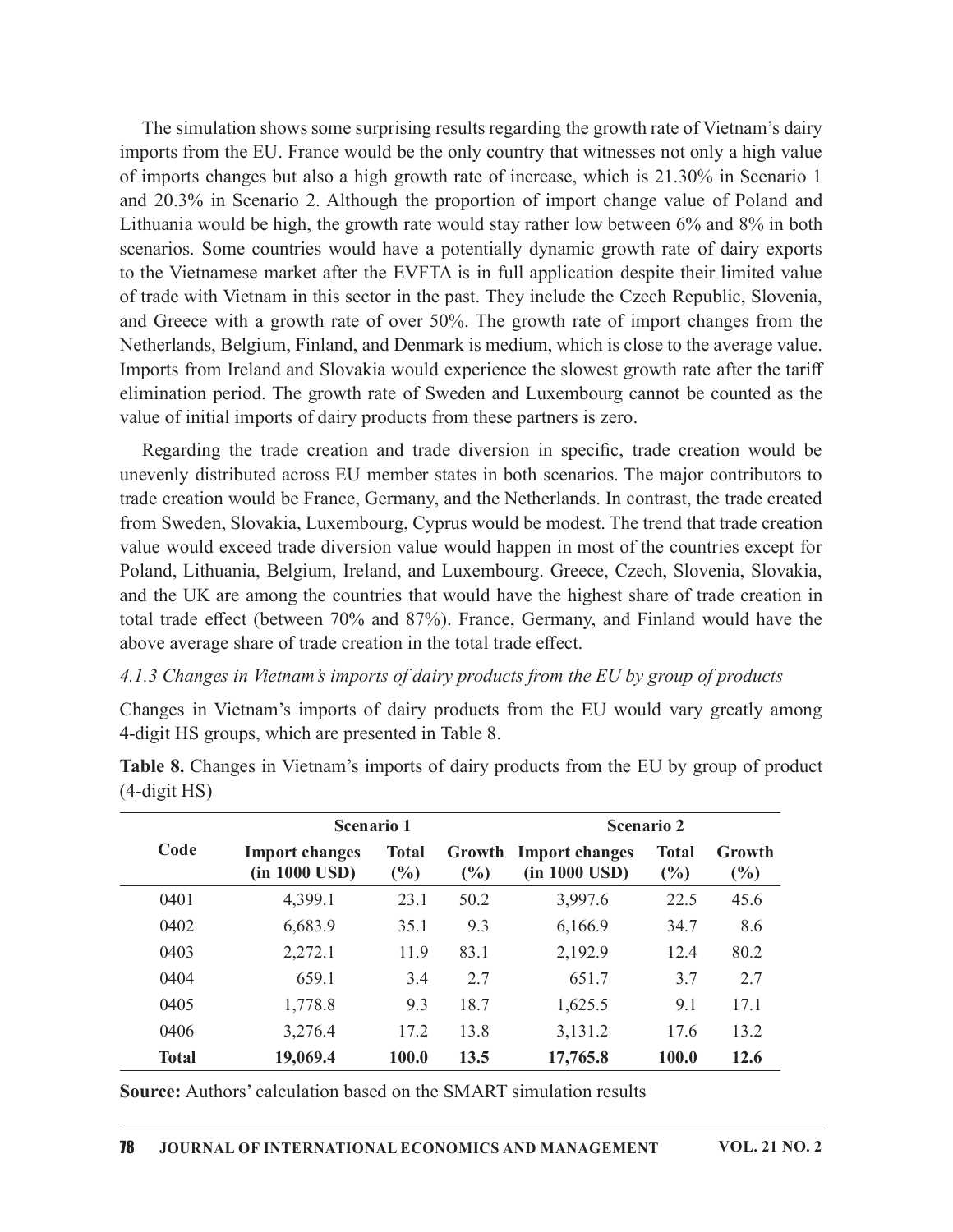Accounting for the largest portion of total import changes in both scenarios are Vietnam's imports of HS 0402, which would reach 35.1% in Scenario 1 and 34.7% in Scenario 2. Vietnam imports of HS 0402 from the EU would witness a significant decline in value from 6,683.9 thousand USD in Scenario 1 to 6,166.9 thousand USD in Scenario 2. It implies that when Vietnam extends its preferential tariff to 15 countries in RCEP, a large number of imports of HS 0402 will shift to these countries. This could be explained by the fact that HS 0402 has been a major imported products of Vietnam from these countries. However, the growth rate of Vietnam's imports of this group from the EU would be low for both scenarios as the initial tariff imposed on this group is low averaging 5%.

The second-largest portion of total import changes would fall into HS 0401 with 23.1% and 22.5% in Scenario 1 and Scenario 2, respectively. Vietnam's imports of this group also witnessed a high growth rate, reaching 50.2% in Scenario 1 and 45.6% in Scenario 2. The fact that Vietnam imposes a high level of tariff  $(15%)$  on products from this group may account for this impressive result.

Changes in the imports of HS 0403 from the EU would only make up for over one-tenth of total changes but would grow at the highest rate of over 80% in both scenarios. Products of HS 0403 face a very high tariff rate of 20% in the base year.

Changes in Vietnam's imports of HS 0404 would be modest in both value and growth rate in two scenarios. The low growth rate of 2.7% in both scenarios can be explained by the fact that Vietnam imposes a rather low initial tariff rate on HS 0404 averaging 1.67%. Vietnam's imports of HS 0404 would be nearly the same in both two scenarios, meaning that Vietnam's integration in RCEP would not affect its imports of HS 0404 from the EU. This comes from the fact that Vietnam's imports HS 0404 from RCEP countries are much lower than those from the EU and Vietnam eliminates tariff on HS 0404 for almost all countries in RCEP.

Vietnam's imports of HS 0405 from the EU would have the third-highest growth rate in both scenarios. The value of import changes of HS 0404, however, would be rather low due to the limited initial trade between the two sides.

Table 9 below makes clear the total import changes and the extent of trade creation relative to trade diversion by product, resulting from the tariff removal.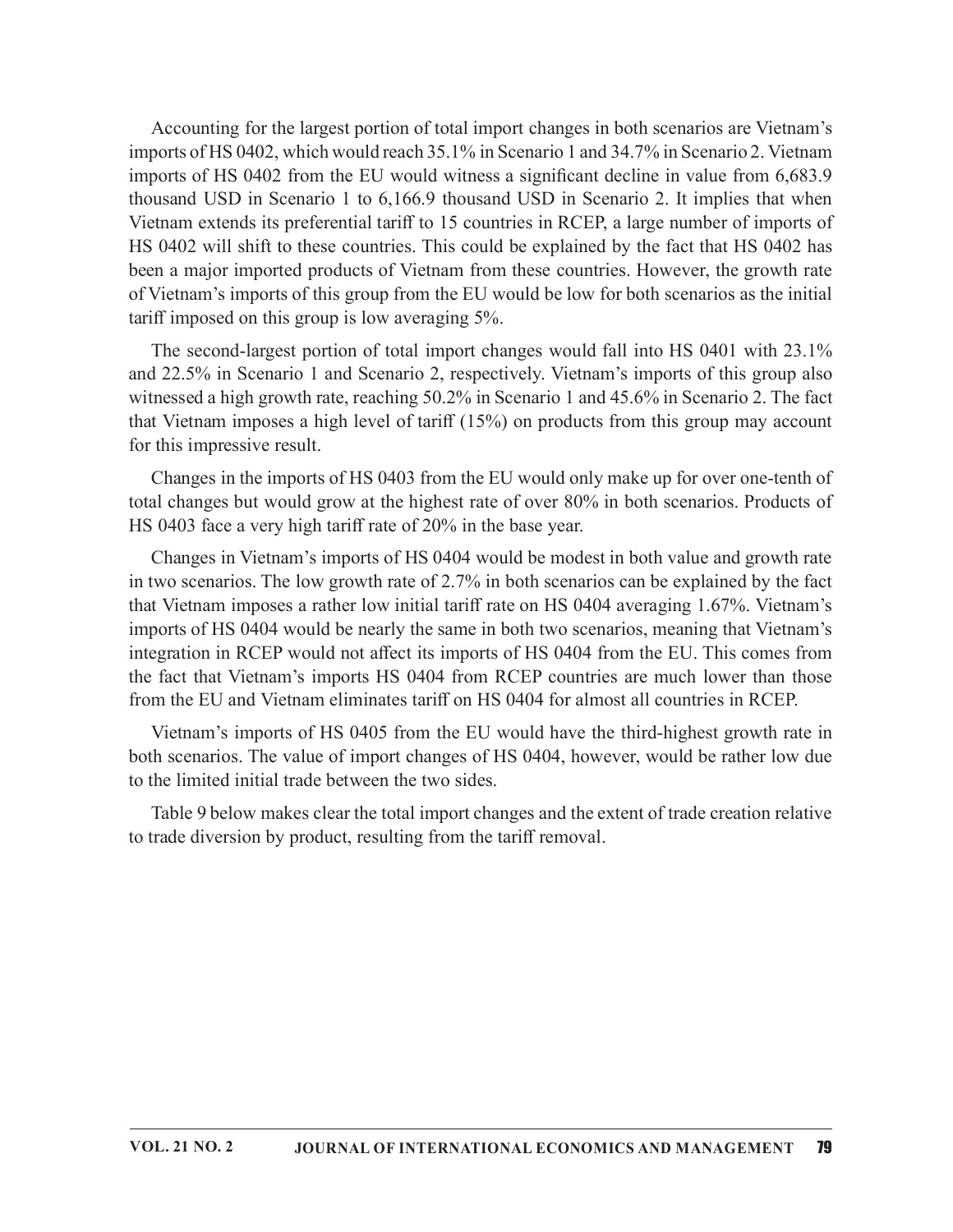|         | Trade                     | Table 9. Trade effects by group of products in both scenarios (6-digit HS) | Scenario <sub>1</sub>            |                                          |                                         | Scenario <sub>2</sub>            |                                          |
|---------|---------------------------|----------------------------------------------------------------------------|----------------------------------|------------------------------------------|-----------------------------------------|----------------------------------|------------------------------------------|
| Code    | (in 1000 USD)<br>creation | Total trade effect<br>(in 1000 USD)                                        | Trade diversion<br>(in 1000 USD) | Trade creation/total<br>trade effect (%) | otal trade effect<br>(in 1000 USD)<br>▀ | Trade diversion<br>(in 1000 USD) | Trade creation/total<br>trade effect (%) |
| 0401    | 3,082.9                   | 4,399.1                                                                    | 1316.2                           | 70.1                                     | 3,997.6                                 | 914.7                            | 77.5                                     |
| 0401.10 | 353.3                     | 429.1                                                                      | 75.8                             | 82.3                                     | 423.8                                   | 70.5                             | 83.4                                     |
| 0401.20 | 2,575.2                   | 3,482.7                                                                    | 907.5                            | 73.9                                     | 3,186.6                                 | 611.4                            | 80.8                                     |
| 0401.40 | 0.4                       | 1.4                                                                        | 1.0                              | 28.6                                     | 1.4                                     | $1.0\,$                          | 28.6                                     |
| 0401.50 | 154.1                     | 485.9                                                                      | 331.8                            | 31.7                                     | 385.8                                   | 231.7                            | 39.9                                     |
| 0402    | 3,227.4                   | 6,683.9                                                                    | 3456.5                           | 48.3                                     | 6,166.9                                 | 2,939.5                          | 52.3                                     |
| 0402.10 | 2,558.0                   | 5,628.2                                                                    | 3,070.2                          | 45.1                                     | 5,121.3                                 | 2,563.3                          | 49.9                                     |
| 0402.21 | 512.8                     | 853.5                                                                      | 340.7                            | 60.1                                     | 853.5                                   | 340.7                            | 60.1                                     |
| 0402.29 | 140.1                     | 150.9                                                                      | $10.8\,$                         | 92.8                                     | 141.8                                   | 1.7                              | 98.8                                     |
| 0402.91 | 0.5                       | 1.9                                                                        | 1.4                              | 26.3                                     | 1.9                                     | 1.4                              | 26.3                                     |
| 0402.99 | 16.0                      | 49.4                                                                       | 33.4                             | 32.4                                     | 48.4                                    | 32.4                             | 33.1                                     |
| 0403    | 1,776.5                   | 2,272.1                                                                    | 495.6                            | 78.2                                     | 2,192.9                                 | 416.3                            | 81.0                                     |
| 0403.10 | 1,284.7                   | 1,460.2                                                                    | 175.5                            | 88.0                                     | 1,460.2                                 | 175.5                            | 88.0                                     |
| 0403.90 | 491.9                     | 811.9                                                                      | 320.0                            | 60.6                                     | 732.7                                   | 240.8                            | 67.1                                     |
| 0404    | 624.9                     | 659.1                                                                      | 34.2                             | 94.8                                     | 651.7                                   | 26.7                             | 95.9                                     |
| 0404.10 | 0.0                       | 0.0                                                                        | $0.0\,$                          | 0.0                                      | 0.0                                     | $0.0\,$                          | 0.0                                      |
| 0404.90 | 624.9                     | 659.1                                                                      | 34.2                             | 94.8                                     | 651.7                                   | 26.7                             | 95.9                                     |
| 0405    | 664.4                     | 1,778.8                                                                    | 1114.4                           | 37.4                                     | 1,625.5                                 | 961.1                            | 40.9                                     |
| 0405.10 | 468.5                     | 1,237.8                                                                    | 769.3                            | 37.8                                     | 1,237.8                                 | 769.3                            | 37.8                                     |
| 0405.20 | 23.5                      | 39.8                                                                       | 16.3                             | 41.0                                     | 39.8                                    | 16.3                             | 41.0                                     |
| 0405.90 | 172.3                     | 501.2                                                                      | 328.9                            | 34.4                                     | 347.9                                   | 175.6                            | 49.5                                     |
| 0406    | 1,887.7                   | 3,276.4                                                                    | 1388.7                           | 57.6                                     | 3,131.2                                 | 1,243.5                          | 60.3                                     |
| 0406.10 | 402.0                     | 820.0                                                                      | 418.0                            | 49.0                                     | 678.2                                   | 276.2                            | 59.3                                     |
| 0406.20 | 181.2                     | 373.4                                                                      | 192.2                            | 48.5                                     | 373.0                                   | 191.8                            | 48.6                                     |
| 0406.30 | 358.0                     | 669.5                                                                      | 311.5                            | 53.5                                     | 667.0                                   | 309.0                            | 53.7                                     |
| 0406.40 | 6.6                       | 10.0                                                                       | $0.1\,$                          | 99.0                                     | 9.9                                     | 0.0                              | 100.0                                    |
| 0406.90 | 936.6                     | 1403.5                                                                     | 466.9                            | 66.7                                     | 1,403.1                                 | 466.5                            | 66.8                                     |
| Total   | 11,263.8                  | 19,069.4                                                                   | 7,805.6                          | 59.1                                     | 17,765.8                                | 6,502.0                          | 63.4                                     |

Table 0 Trade effects by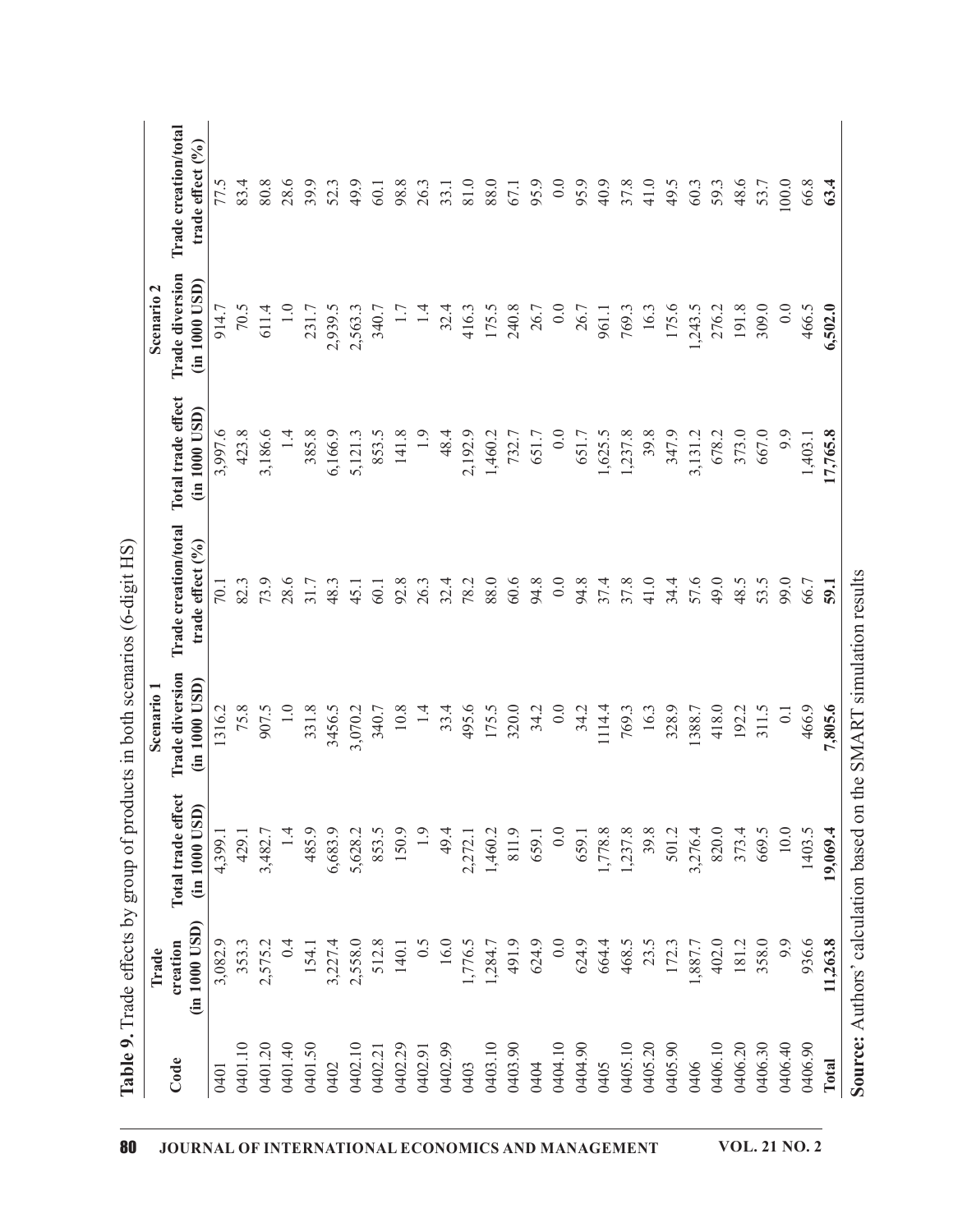|                |                  | It is also important to identify the non-member countries, whose trade is being diverted to      |  |
|----------------|------------------|--------------------------------------------------------------------------------------------------|--|
|                |                  | the EU as a result of the tariff liberalization under the EVFTA. Table 10 provides a list of top |  |
|                |                  |                                                                                                  |  |
|                |                  | non-member countries that would suffer the most.                                                 |  |
|                |                  | Table 10. Top countries suffering from trade diversion in Scenario 1 (Unit: in 1000 USD)         |  |
| No.            | <b>Countries</b> | <b>Trade diversion effect</b>                                                                    |  |
| 1              | New Zealand      | $-3,514.0$                                                                                       |  |
| $\overline{2}$ | U.S.             | $-2,283.3$                                                                                       |  |
| 3              | Australia        | $-1,317.2$                                                                                       |  |
| $\overline{4}$ | Uruguay          | $-202.9$                                                                                         |  |
| 5              | Thailand         | $-149.2$                                                                                         |  |
| 6              | Malaysia         | $-111.4$                                                                                         |  |

As shown in Table 10, New Zealand would be the most adversely affected country, followed by the US, Australia, and Uruguay if the EVFTA were fully enacted. These other three countries would be Southeast Asian countries that have already received preferential treatment as a result of the FTA with Vietnam. All these nations are also the biggest exporters of dairy products for the Vietnamese market. sia<br>
Interior and Table 10, New Zealand wold be the most adversely affected country,<br>
in Table 10, New Zealand would be the most adversely affected country,<br>
in Table 10, New Zealand would be the most adversely affected co <sup>6</sup> Malaysia  $-111.4$ <br>
7 Singapore  $-81.4$ <br> **17.6**<br> **17.6**<br> **18.12.0**<br> **18.12.0**<br> **18.21.0**<br> **18.21.0**<br> **18.21.0**<br> **18.22.12.12.12.12.12.12.12.13.13.13.13.13.13.13.13.13.14.14.14.15.14.12.15.14.12.15.14.12.5<br>
<b>19.10.12.14** The sum of the SMART simulation results<br>
As shown in Table 10, New Zealand would be the most adversely affected country,<br>
lowed by the US, Australia, and Uruguay if the EVFTA were fully enacted. These other<br>
lowed by the urce: Authors' calculation based on the SMART simulation results<br>
As shown in Table 10, New Zealand would be the most adversely affected country,<br>
lowed by the US, Australia, and Uruguay if the EVFTA were fully enacted. Th As shown in Table 10, New Zealand would be the most adversely affected country,<br>lowed by the US, Australia, and Uruguay if the EVFTA were fully enacted. These other<br>e countries would be Southeast Asian countries that have

# 4.2 Revenue effects

|                     |                                              |                                                    | followed by the US, Australia, and Uruguay if the EVFTA were fully enacted. These other<br>three countries would be Southeast Asian countries that have already received preferential<br>treatment as a result of the FTA with Vietnam. All these nations are also the biggest exporters |
|---------------------|----------------------------------------------|----------------------------------------------------|------------------------------------------------------------------------------------------------------------------------------------------------------------------------------------------------------------------------------------------------------------------------------------------|
| 4.2 Revenue effects | of dairy products for the Vietnamese market. |                                                    |                                                                                                                                                                                                                                                                                          |
|                     |                                              |                                                    | Table 11 shows the revenue losses from the tariff removal in two scenarios.                                                                                                                                                                                                              |
|                     |                                              | <b>Table 11.</b> Revenue loss (Unit: thousand USD) |                                                                                                                                                                                                                                                                                          |
|                     |                                              | <b>Revenue loss</b>                                |                                                                                                                                                                                                                                                                                          |
| Code                | Scenario 1                                   | Scenario 2                                         |                                                                                                                                                                                                                                                                                          |
| 0401                | $-1,412.5$                                   | $-2,537.6$                                         |                                                                                                                                                                                                                                                                                          |
| 0402                | $-3,839.6$                                   | $-4,878.7$                                         |                                                                                                                                                                                                                                                                                          |
| 0403                | $-1,031.0$                                   | $-1,092.1$                                         |                                                                                                                                                                                                                                                                                          |
| 0404                | $-32.1$                                      | $-56.3$                                            |                                                                                                                                                                                                                                                                                          |
| 0405                | $-943.9$                                     | $-3,324.1$                                         |                                                                                                                                                                                                                                                                                          |
| 0406                | $-2,101.4$                                   | $-2,286.3$                                         |                                                                                                                                                                                                                                                                                          |
| Total               | $-9,360.5$                                   | $-14,175.1$                                        |                                                                                                                                                                                                                                                                                          |
|                     | <b>Source: SMART simulation results</b>      |                                                    |                                                                                                                                                                                                                                                                                          |
|                     |                                              |                                                    | The majority of member states within an FTA consider fiscal revenue to be a major concern<br>when signing an FTA as the tariff liberalization will have harmful effects on the economy<br>due to revenue losses. These losses emanate from the decline in the import tariffs and taxes   |

The majority of member states within an FTA consider fiscal revenue to be a major concern when signing an FTA as the tariff liberalization will have harmful effects on the economy due to revenue losses. These losses emanate from the decline in the import tariffs and taxes. According to the SMART simulation results, the possible fiscal revenue loss implications for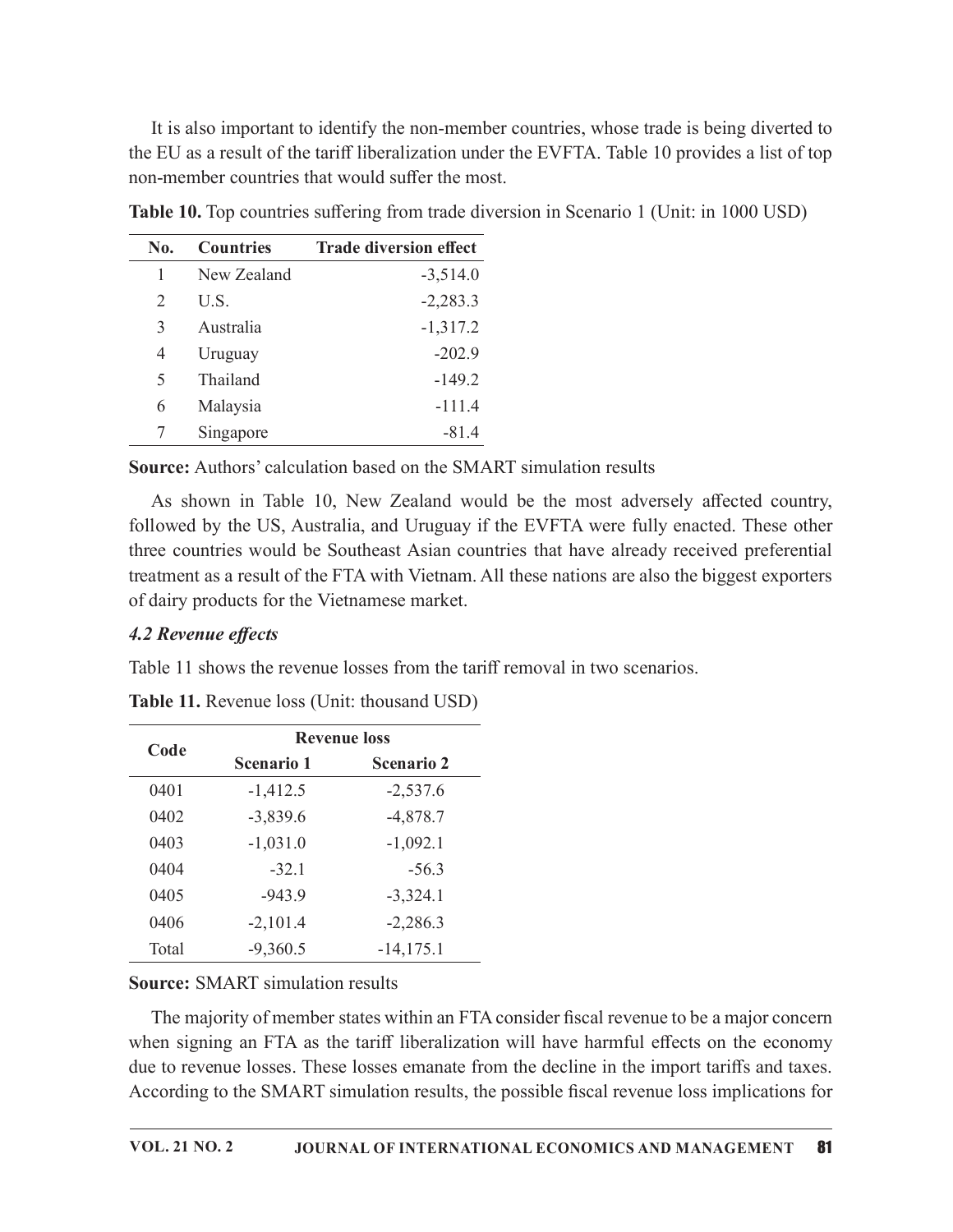Vietnam would amount to 9360.5 thousand USD in Scenario 1 and 14,175.1 thousand USD in Scenario 2. The possibly most affected by losses would be HS 0402 worth 3.8 million USD in Scenario 1 and 4.8 million USD in Scenario 2. The second group of products with revenue losses would be HS 0406, which is worth around 2.2 billion USD in both scenarios. Revenue losses from HS 0404 would be the lowest as they initially face a low level of tariff.

The total revenue loss in Scenario 2 would be 1.5 times as high as that in Scenario 1. Revenue loss from tariff elimination on HS 0401, HS 0402, and HS 0405 would increase remarkably when Vietnam integrated with more nations. In contrast, revenue loss on HS 0403, HS 0404, and HS 0406 would go up insignificantly. The promotion USD in Scenario 2. The second group of products with revenue on the small d.8 million USD in Scenario 2. The second group of products with revenue be HS 0406, which is worth around 2.2 billion USD in both sce because with the HS 0406 minds to the second group of the nearest one of the second set of the second set of the lowest as they initially face a low level of tariff.<br>The total revenue loss in Scenario 2 would be 1.5 times

### 4.3 Welfare effects

|                     |                                         |                                                         | losses from HS 0404 would be the lowest as they initially face a low level of tariff.                                                                                                                                                                                                  |
|---------------------|-----------------------------------------|---------------------------------------------------------|----------------------------------------------------------------------------------------------------------------------------------------------------------------------------------------------------------------------------------------------------------------------------------------|
|                     |                                         | 0403, HS 0404, and HS 0406 would go up insignificantly. | The total revenue loss in Scenario 2 would be 1.5 times as high as that in Scenario 1.<br>Revenue loss from tariff elimination on HS 0401, HS 0402, and HS 0405 would increase<br>remarkably when Vietnam integrated with more nations. In contrast, revenue loss on HS                |
| 4.3 Welfare effects |                                         |                                                         |                                                                                                                                                                                                                                                                                        |
|                     |                                         | Table 12. Welfare effect (Unit: thousand USD)           | Welfare effect is defined as the benefits consumers in the importing country derive from the<br>lower domestic prices after the removal or reduction of tariffs. Table 12 reveals results on<br>Vietnam's welfare by group code and for all groups as one aggregate in both scenarios. |
|                     |                                         | Welfare effect                                          |                                                                                                                                                                                                                                                                                        |
| Code                | Scenario 1                              | <b>Scenario 2</b>                                       |                                                                                                                                                                                                                                                                                        |
| 0401                | 187.9                                   | 250.5                                                   |                                                                                                                                                                                                                                                                                        |
| 0402                | 99.0                                    | 149.8                                                   |                                                                                                                                                                                                                                                                                        |
| 0403                | 64.5                                    | 66.2                                                    |                                                                                                                                                                                                                                                                                        |
| 0404                | 24.5                                    | 37.8                                                    |                                                                                                                                                                                                                                                                                        |
| 0405                | 13.4                                    | 43.4                                                    |                                                                                                                                                                                                                                                                                        |
| 0406                | 73.9                                    | 76.6                                                    |                                                                                                                                                                                                                                                                                        |
| Total               | 463.2                                   | 624.3                                                   |                                                                                                                                                                                                                                                                                        |
|                     | <b>Source: SMART simulation results</b> |                                                         |                                                                                                                                                                                                                                                                                        |
|                     |                                         |                                                         | The simulation results reveal that Vietnam would experience benefits in consumer welfare<br>of 463.2 thousand USD through tariff removal on the dairy products imported from the EU<br>and of 624.3 thousand USD through extending the tariff removal to imported dairy products       |

### Source: SMART simulation results

The simulation results reveal that Vietnam would experience benefits in consumer welfare of 463.2 thousand USD through tariff removal on the dairy products imported from the EU and of 624.3 thousand USD through extending the tariff removal to imported dairy products from RCEP countries. The total gains realized in the two scenarios are seen to be insignificant as they represent only 0.18% and 0.25%, respectively, of Vietnam's GDP as at 2018, which stood at 245.2 billion USD (World Bank, 2019). HS 0401 would have the highest consumer welfare effects valued at 187.9 thousand USD in Scenario 1 and 250.5 thousand USD in Scenario 2 (Appendix 1). This was followed by HS 0402, which is worth 99 thousand USD and 149.8 thousand USD. It is significant to note that the order of products generating welfare effects would be different from that of products generating trade effects.

The welfare effects resulting from tariff removal for all groups in Scenario 2 (Appendix 1) would be higher than that in Scenario 1, which implies that the more tariff Vietnam removes, the more welfare effects it benefits from. The difference between the welfare effects in the two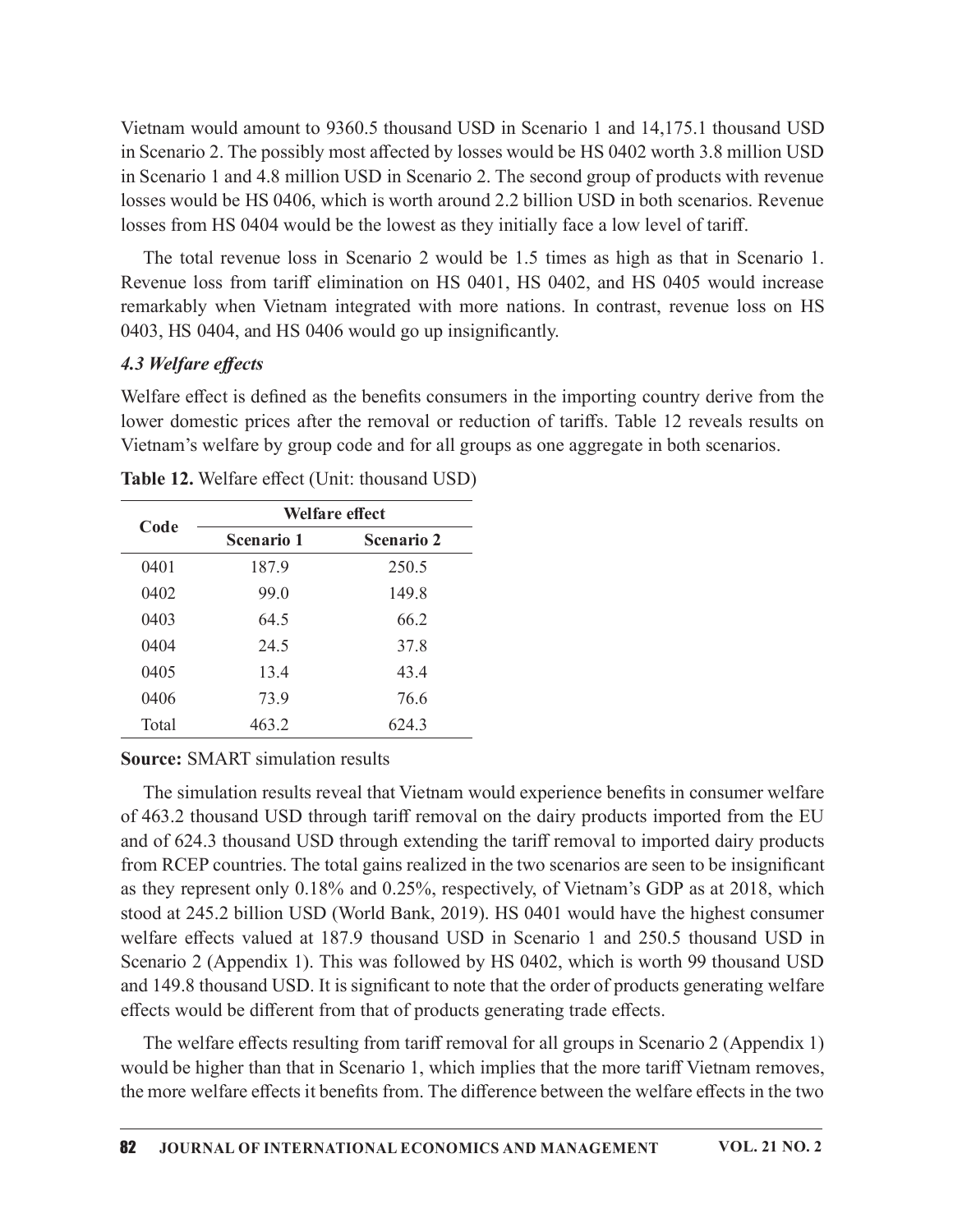### 4.4 Sensitivity analysis and robustness test

| scenarios would be significant for HS 0401, HS 0402, and HS 0405. This may indicate that<br>HS 0401, HS 0402, and HS 0405 are major products Vietnam imports from RCEP countries.<br>For HS 0403, HS 0404, and HS 0406, the extension of tariff removal would only result in<br>small increases in welfare effects. |                  |                       |                    |                    |                       |                  |  |
|---------------------------------------------------------------------------------------------------------------------------------------------------------------------------------------------------------------------------------------------------------------------------------------------------------------------|------------------|-----------------------|--------------------|--------------------|-----------------------|------------------|--|
| 4.4 Sensitivity analysis and robustness test                                                                                                                                                                                                                                                                        |                  |                       |                    |                    |                       |                  |  |
| We created two different scenarios with different elasticity values under which the SMART<br>model was re-run to check the robustness of the results of the base case. Results are presented<br>in Table 13.                                                                                                        |                  |                       |                    |                    |                       |                  |  |
| Table 13. Sensitivity analysis and robustness test using different elasticities                                                                                                                                                                                                                                     |                  |                       |                    |                    |                       |                  |  |
| Scenario 1                                                                                                                                                                                                                                                                                                          |                  |                       |                    |                    |                       |                  |  |
| <b>Impacts</b>                                                                                                                                                                                                                                                                                                      | <b>Base case</b> |                       | <b>Lower</b> bound | <b>Upper bound</b> |                       | Worst case       |  |
| Total import changes                                                                                                                                                                                                                                                                                                | 19,069.4         |                       | 19,069.4           | 19,069.4           |                       | 19,069.4         |  |
| Trade creation                                                                                                                                                                                                                                                                                                      | 11,263.8         |                       | 11,263.8           | 11,263.8           |                       | 11,263.8         |  |
| Revenue effect                                                                                                                                                                                                                                                                                                      | $-9,360.5$       |                       | $-9171.0$          | $-9455.6$          |                       | $-10,234.6$      |  |
| Welfare effect                                                                                                                                                                                                                                                                                                      | 463.2            |                       | 467.7              | 461.2              |                       | 443.6            |  |
|                                                                                                                                                                                                                                                                                                                     |                  |                       | Scenario 2         |                    |                       |                  |  |
| Total import changes                                                                                                                                                                                                                                                                                                | 17,765.8         |                       | 17,765.8           | 17,765.8           |                       | 17,765.8         |  |
| Trade creation                                                                                                                                                                                                                                                                                                      | 11,263.8         |                       | 11,263.8           | 11,263.8           |                       | 11,263.8         |  |
| Revenue effect                                                                                                                                                                                                                                                                                                      | $-14,175.1$      |                       | $-14,030.0$        | $-14,247.8$        |                       | $-14,834.9$      |  |
| Welfare effect                                                                                                                                                                                                                                                                                                      | 624.3            |                       | 627.6              | 622.6              |                       | 609.6            |  |
| <b>Source:</b> Authors' calculation based on the SMART simulation results                                                                                                                                                                                                                                           |                  |                       |                    |                    |                       |                  |  |
| From the results in Table 13, the percentage changes of these values given different<br>substitution effects are calculated as follows:                                                                                                                                                                             |                  |                       |                    |                    |                       |                  |  |
| % change = (Base case value-Scenario value)/(Base case) $x$ 100                                                                                                                                                                                                                                                     |                  |                       |                    |                    |                       |                  |  |
| <b>Table 14.</b> Percentage changes of scenario simulations from the base case (Unit: %)                                                                                                                                                                                                                            |                  |                       |                    |                    |                       |                  |  |
|                                                                                                                                                                                                                                                                                                                     |                  | Scenario 1            |                    |                    | <b>Scenario 2</b>     |                  |  |
| <b>Impacts</b>                                                                                                                                                                                                                                                                                                      | Lower<br>bound   | <b>Upper</b><br>bound | Worst<br>case      | Lower<br>bound     | <b>Upper</b><br>bound | Worst<br>case    |  |
| Total import changes                                                                                                                                                                                                                                                                                                | $\overline{0}$   | $\overline{0}$        | $\boldsymbol{0}$   | $\overline{0}$     | $\overline{0}$        | $\boldsymbol{0}$ |  |
| Trade creation                                                                                                                                                                                                                                                                                                      | 0                | $\theta$              | $\theta$           | 0                  | 0                     | $\theta$         |  |
| Revenue effect                                                                                                                                                                                                                                                                                                      | 202              | 1.01                  | 933                | 1.01               | 0.51                  | 4.65             |  |

Table 13. Sensitivity analysis and robustness test using different elasticities

|                                                                                                                                         |                |                       | <b>Scenario 2</b> |                |                       |               |
|-----------------------------------------------------------------------------------------------------------------------------------------|----------------|-----------------------|-------------------|----------------|-----------------------|---------------|
| Total import changes                                                                                                                    | 17,765.8       |                       | 17,765.8          | 17,765.8       |                       | 17,765.8      |
| Trade creation                                                                                                                          | 11,263.8       |                       | 11,263.8          | 11,263.8       |                       | 11,263.8      |
| Revenue effect                                                                                                                          | $-14, 175.1$   | $-14,030.0$           |                   | $-14,247.8$    |                       | $-14,834.9$   |
| Welfare effect                                                                                                                          | 624.3          |                       | 627.6             | 622.6          |                       | 609.6         |
| Source: Authors' calculation based on the SMART simulation results                                                                      |                |                       |                   |                |                       |               |
| From the results in Table 13, the percentage changes of these values given different<br>substitution effects are calculated as follows: |                |                       |                   |                |                       |               |
| % change = (Base case value-Scenario value)/(Base case) $x$ 100                                                                         |                |                       |                   |                |                       |               |
| <b>Table 14.</b> Percentage changes of scenario simulations from the base case (Unit: %)                                                |                |                       |                   |                |                       |               |
| Scenario 1<br>Scenario 2                                                                                                                |                |                       |                   |                |                       |               |
|                                                                                                                                         |                |                       |                   |                |                       |               |
| <b>Impacts</b>                                                                                                                          | Lower<br>bound | <b>Upper</b><br>bound | Worst<br>case     | Lower<br>bound | <b>Upper</b><br>bound | Worst<br>case |
| Total import changes                                                                                                                    | $\overline{0}$ | $\Omega$              | $\theta$          | $\theta$       | $\theta$              | $\theta$      |
| Trade creation                                                                                                                          | $\theta$       | $\overline{0}$        | $\theta$          | $\Omega$       | $\Omega$              | $\theta$      |
| Revenue effect                                                                                                                          | 2.02           | 1.01                  | 9.33              | 1.01           | 0.51                  | 4.65          |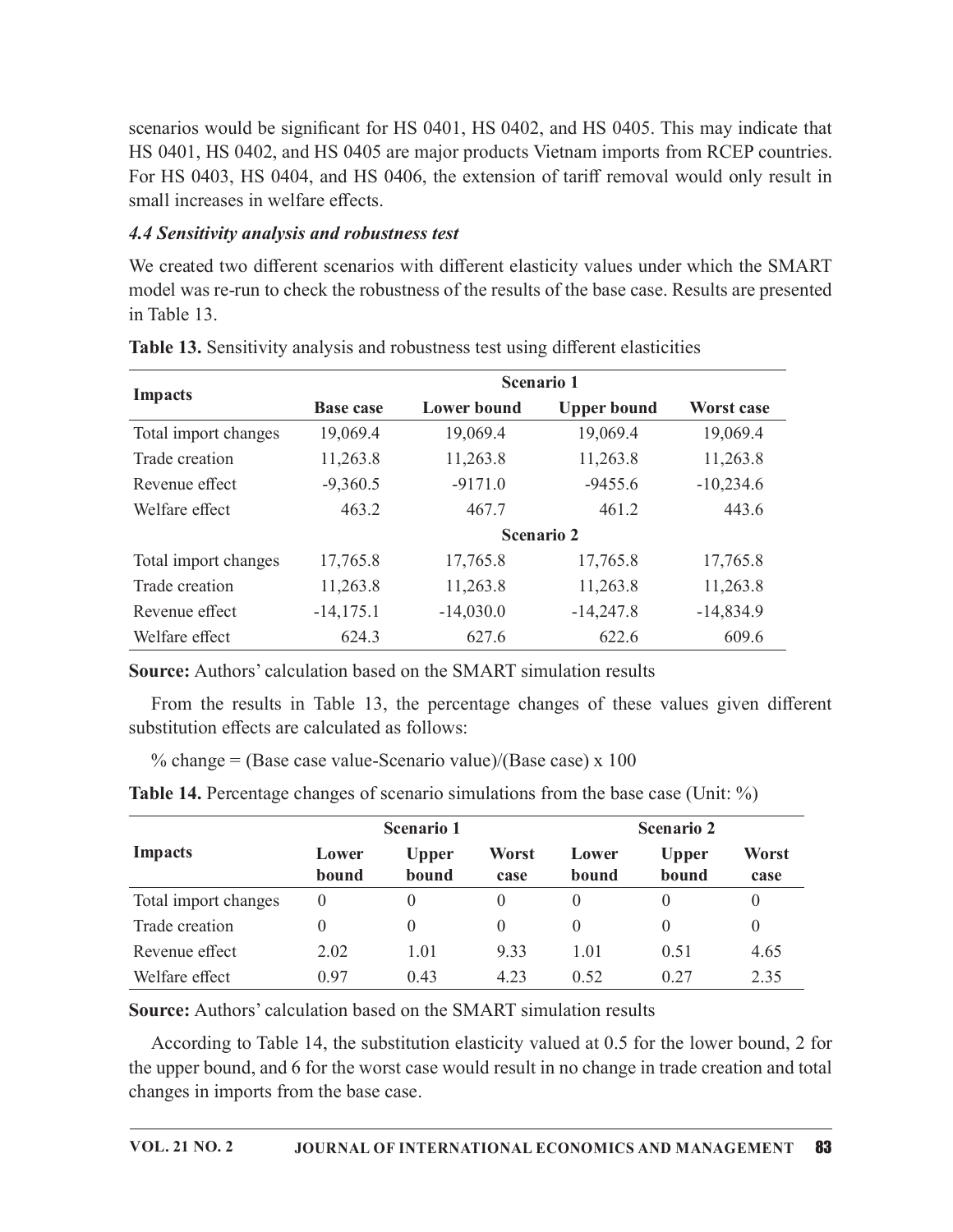The lower bound of 0.5 would reduce the revenue loss by 189.5 thousand USD in Scenario 1, which is corresponding to a 2.02% reduction, and 145.1 thousand USD in Scenario 2, which is corresponding to a 1.01% reduction. The worst case of 6 would result in an increased revenue loss of 874.1 thousand USD, which is a 9.33% increase, in Scenario 1 and of 659.8 thousand USD, which is a 4.65% increase.

According to Table 14, the opposite trend would occur in the welfare effect when changing the substitution elasticity. Lowering to 0.5 would lead to an increase in welfare effects and increasing to 2 and 6 would lead to welfare decreases. As shown in Table 13, the changes in welfare effects would be minimal in relative terms.

In short, the changes in the value of impacts when using different substitution elasticities would be insignificant. Therefore, the base case is considered robust.

#### 5. Conclusion and recommendations

This study aims at quantifying the potential impacts of the tariff elimination under the EVFTA on Vietnam's imports of dairy products. To fully capture these impacts at a disaggregate level, the study makes use of the SMART, which is a simulation tool included in the WITS. Two scenarios are constructed which are based on Vietnam's tariff reduction commitments under the EVFTA and the broad picture of the ongoing integration of the nation in the dairy sector with RCEP countries.

The findings show that in Scenario 1, Vietnam's imports of dairy products from the EU would increase by 13.5%, which is insignificant compared to the level of increase in the previous years. In the scenario, the figure is  $12.6\%$ , which suggests that Vietnam's integration with the RCEP countries would only slightly affect its dairy imports from the EU market. In other words, the EU would be one leading dairy exporter for Vietnam. Trade creation would be unstable and exceed the trade diversion in both scenarios. The extent of trade creation and trade diversion implies that Vietnam's welfare gains would be insignificant, which is clarified in Table 12. France, Germany, Netherlands, Poland, and Lithuania are the top countries from which Vietnam would increase its dairy imports. Regarding the product groups, HS 0401 and HS 0402 would be the top groups to be imported when the tariff was fully eliminated in both scenarios. The tariff elimination would also result in revenue losses and divert trade of some top dairy exporters for Vietnam away.

In light of these results, the following recommendations are drawn for Vietnam to make the most advantages and overcome the disadvantages that the EVFTA brings. Vietnam's political leaders should make amendments to trade policies so that they are in accordance with the country's current context and its commitments in the EVFTA and improve the efficiency of adopting these policies. First, the Ministry of Industry and Trade should complete and publish the "Plan to implement the EVFTA of the government" which acts as a guideline for other ministries, industries, and local authorities to construct their plans to implement the agreement. Second, it is of significance to complete the program to implement technical barriers to trade (TBT) in accordance with the WTO's regulations to not only protect the nation's benefits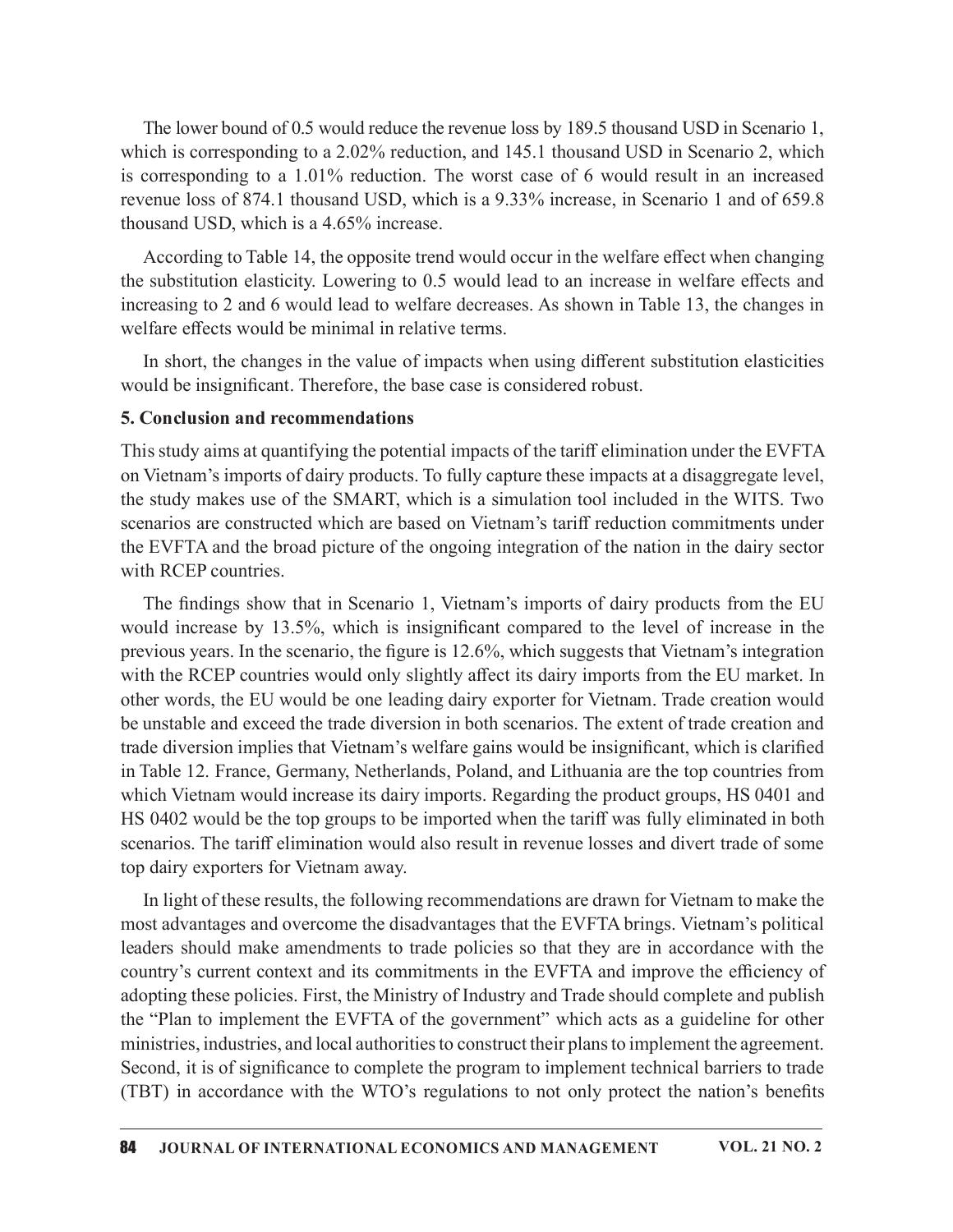but also promote the competitiveness of domestic enterprises and commodities. When the dismantling of tariff barriers does not go with effective TBT, Vietnam faces a possibility of becoming a potential market for the low-quality products that exert detrimental impacts on consumer's health and domestic production.

There is a need for the Vietnamese government to adjust the structure of revenue sources to offset the revenue loss resulting from the tariff elimination. The results from the SMART analysis already capture this lossto some extent. The agreement will also lead to the reduction in thegovernment revenue from the value-added tax (VAT) and excise tax on imported goods as the calculation of these two kinds of tax is based on the price of goods including the customs duties. The VAT and excise tax on domestic products may also experience a downward trend as the reduction in foreign products due to the tariff removal promotes the customers' spending on them; thus decreases the consumption of domestic products. The fact that the tariff removal on these products will be implemented progressively is a useful measure to soften the loss in tariff revenue. To mitigate further revenue loss, the government may need to consider domestic consumption tax such as excises on particular goods and general sales tax.

The government needs to develop mechanisms and policies to support dairy enterprises. These will equip them with incentives to improve their competitiveness in a tough competition with several dairy giants from the EU.

The government in collaboration with the ministries should regularly inform all the content of the EVFTA, opportunities, and challenges for Vietnam, and a specific plan to implement it on both online and offline platforms. Broadcasts on national's TV channels, publications such as articles, reports, and studies should be promoted.

The Vietnam Dairy Association (VDA) is a social-professional association that involves the optional participation of firms, farms, families raising cows, and specialists in manufacturing and processing dairy products. It is necessary that the VDA should equip the dairy firms with information relating to the EVFTA. Some activities such as conferences, workshops, and seminars for the enterprises to exchange and resolve all their concerns about the EVFTA should be held regularly and timely. Not only the EVFTA, but the association should also consult and provide its members with knowledge about international business laws, international economic integration, and experiences to resolve international commercial disputes through publications and posts on its website about the EVFTA and the EU market. The association also needs to answer the enterprises' questions about the EVFTA and relevant government policies.

In the context of the EVFTA, the VDA should be a more effective bridge between firms and government agencies in the industry. The association should help to deliver directions of the government and the ministries to the dairy enterprises and develop them into detailed plans. In return, it should collect and examine the ideas of its members on the EVFTA and then communicate them with government agencies. This strong network will help domestic production to tackle difficulties and compete with foreign brands when almost all the trade barriers for protecting them are eliminated.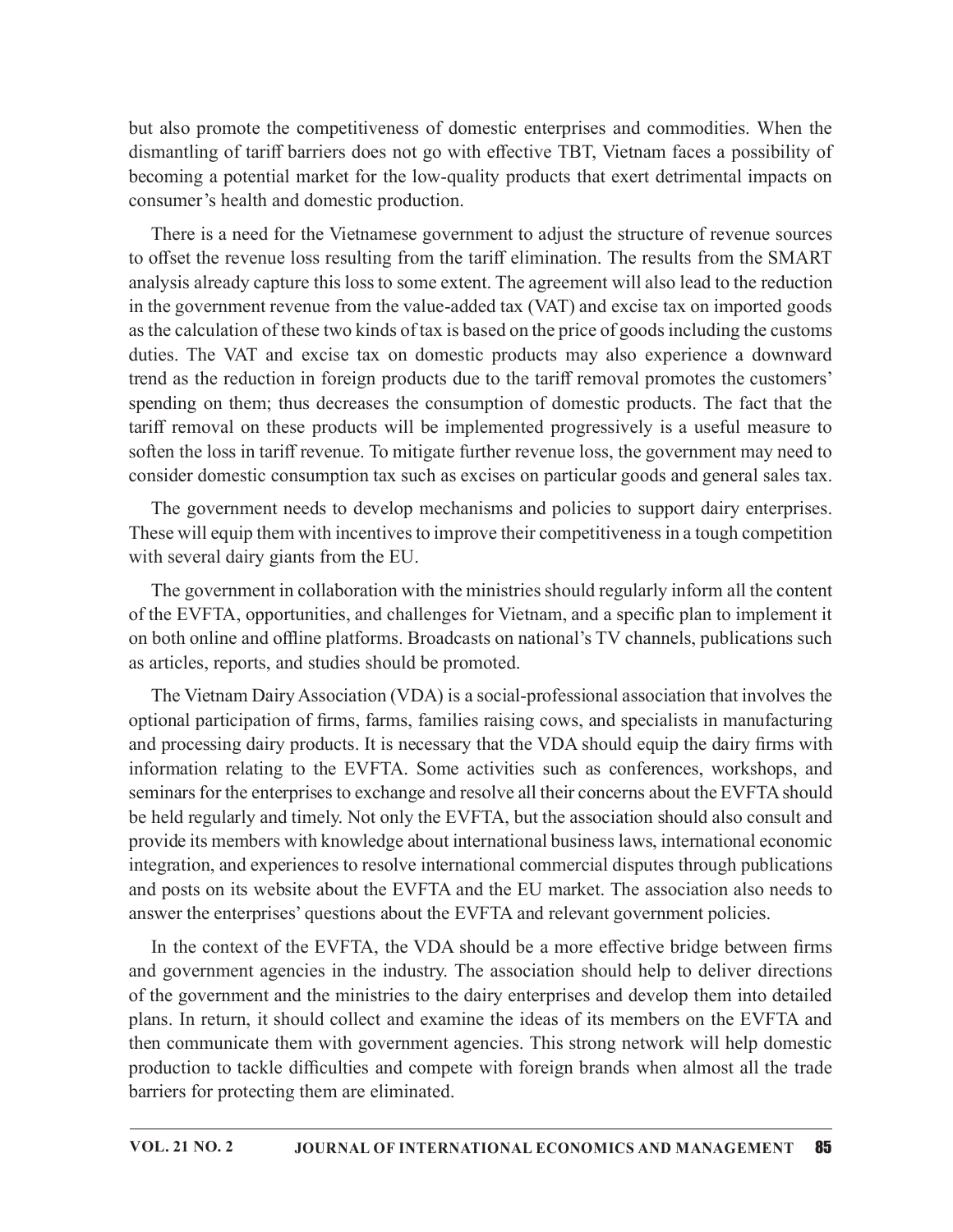The EVFTA stands as an opportunity for the EU's dairy firms to dominate the Vietnamese market as several countries in this bloc are the world's top dairy exporters. The VDA should collaborate with domestic dairy firms to underpin their highly competitive positions in the The EVFTA stands as an opportunity for the EU's dairy firms to dominate the Vietnamese<br>market as several countries in this bloc are the world's top dairy exporters. The VDA should<br>collaborate with domestic dairy firms to u business and technical information and advice. Secondly, research within the field of animal care, antimicrobial resistance, and farming practices should be undertaken to equip them with the measures to improve products' quality. Moreover, it should support its members in developing and adopting state-of-the-art facilities and technology in manufacturing and distributing its products.

Knowing the rules is vital for any business to enter a game. Vietnam's dairy companies, without exception, must get a better understanding of the EVFTA. Figuring out these insights requires great visibility courtesy of data and analytics. The dairy firms can get these insights from their resources or get help from the VDA. They will provide stability and predictability and allow them to make strategic decisions across innovation, marketing, pricing, and assortment in both the short-term and long-term future. It is also essential that the dairy companies organize meetings and training programs to facilitate their employees with this information and the company's strategies. Any difficulty arising from an understanding of the EVFTA or developing adaptation strategies should be immediately communicated to the VDA or other authorities so that they can jointly resolve it.

Minimizing the price of dairy products, while optimizing output and quality is also the basis upon which the Vietnamese dairy enterprises win customers in the home market in the future. To maintain their competitive advantage in the context of the heightened level of competition, the domestic dairy companies should concentrate their effort and resources in three main areas: improving all steps in their product line, investing in modern technology and facilities in the whole supply chain, and enhancing the quality of human resources.

To survive in harsh competition, the dairy industry also ought to form a strong network that combines the strengths of all entities to proactively overcome upcoming challenges together. The share of knowledge and experience among them will be the glue to consolidate the network. Therefore, with the guidelines of the government and the association, the support spirit among the domestic dairy enterprises will turn the EVFTA into a win-win game.

The research is one of a few studies that pre-empts the impacts of the tariff liberalization under the EVFTA on Vietnam's imports at a disaggregated level. The research makes both empirical and practical contributions to the existing literature. Empirically, the research exploits the TrendEconomy's data on import value and tariff faced by each exporting partner and parameters in the SMART model to examine how the tariff removal will affect Vietnam's imports of dairy products from the EU. The research will be a foundation for future studies that take into account the impacts of both tariff and non-tariff barrier elimination on Vietnam's imports of dairy products from the EU and the whole dairy industry. From a practical perspective, based on a careful reading of the EVFTA especially the chapter on commitments to reduce tariffs on dairy products and grounded on the use of well-tested analytical tools, this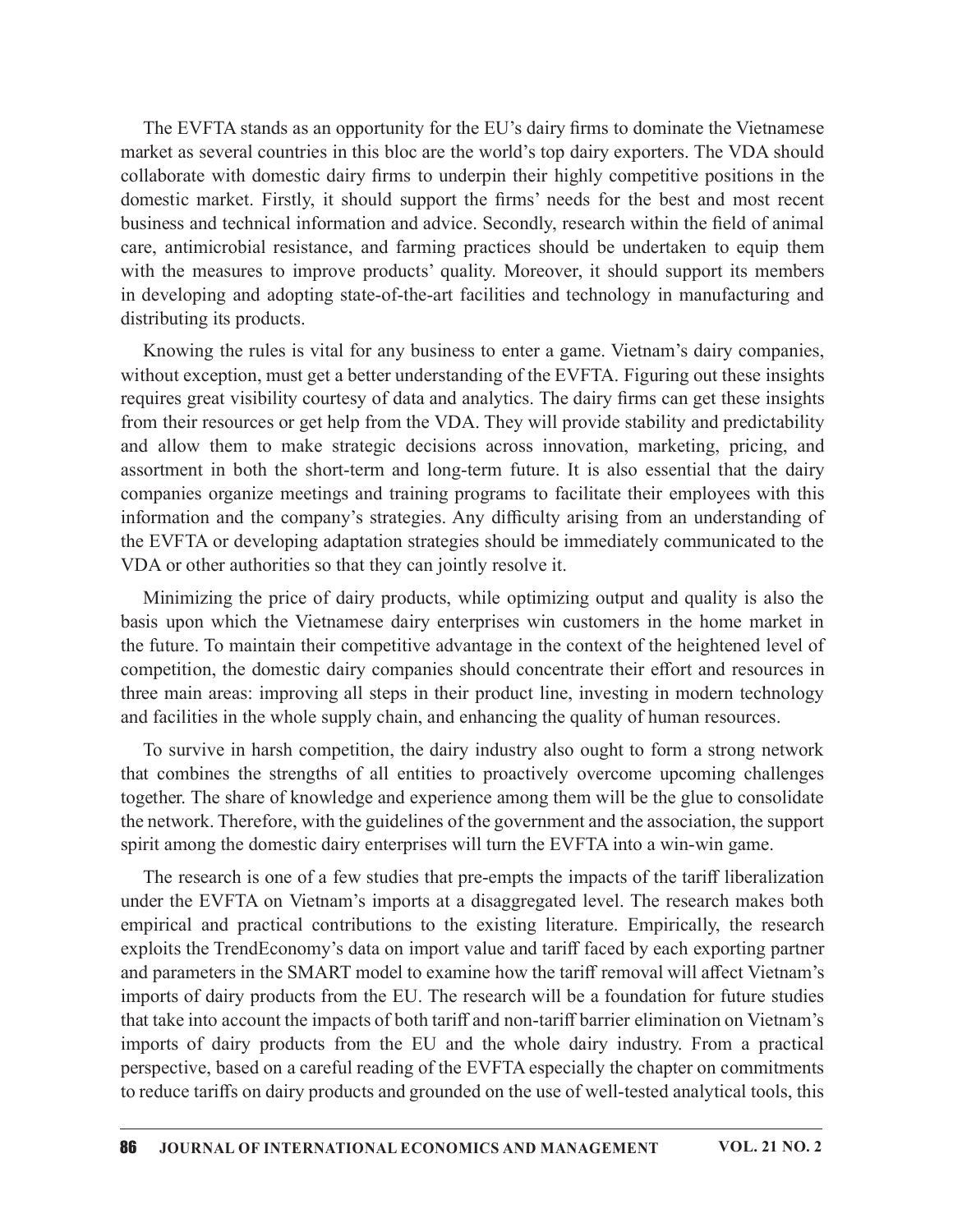assessment provides an important input for policymakers in all management levels to grasp the most opportunities of the FTA.

Although the research contributes important quantitative results on the trade and tariff revenue effects of the EVFTA at the most disaggregated level of trade data, some limitations should be noted which raise the possibility of future studies. First, the choice of methodology leads to some limitations derived from the nature of a partial equilibrium approach. It is static by nature, allowing only for a comparative static comparison of pre- and post-policy change when all the other variables are held constant which is an oversimplification of the real world. The results are limited to the direct effects of an FTA in a single market. Therefore, the SMART simulation ignores the inter-industry effects and the feedback effects. SMART also does not return results on an FTA's effects on domestic production, which may be of interest to several policymakers. Furthermore, SMART does not account for the possibility of new foreign exporting sources. Finally, SMART's results may be sensitive to the modeling assumptions and parameter values used. The research uses the defaulted parameter values in SMART which were provided by the World Bank. These values may be less reliable for developing countries like Vietnam. Therefore, future studies can perform it manually by replacing these parameters with more accurate or reasonable ones. Second, this research uses data on trade and tariffs from TrendEconomy, TRAINS, and WTO to run the SMART simulation, which may be less reliable and timely in the case of developing countries. Accordingly, to improve the results' reliability, future studies may seek data from various sources of their own countries to replace or complement the WITS trade and trade-barrier data. Third, the research provides helpful results on the impacts of tariff barrier removal under the EVFTA and contributes some suggestions for Vietnam. However, an FTA also deals with non-tariff barriers which may make much greater impacts on the whole sector. Future studies may provide more novel insights and precise policy prescriptions for this sector by examining the impacts of nontariff barrier elimination. Fourth, the economic analysis presented in this research cannot match the complexity of such an agreement in the context of COVID-19. Due to the effects of the COVID-19 pandemic, many countries including the EU member states are suffering from serious economic losses. Therefore, the EVFTA's effects may not be as large as this quantification. Taking the effects of the pandemic into account when quantifying the impacts of the EVFTA can be an avenue for future research.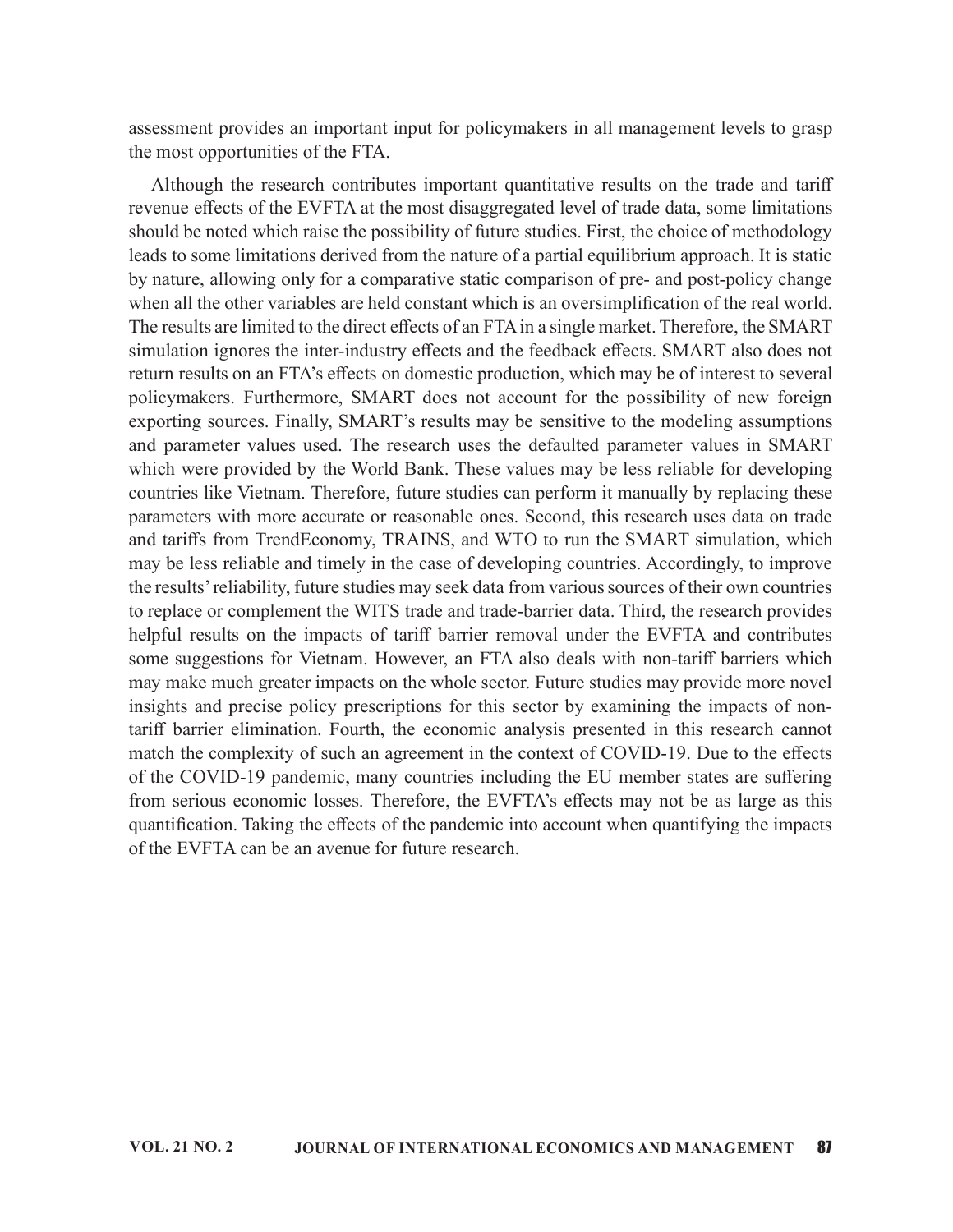#### References

- Ahmed, S. (2010), "India-ASEAN free trade agreement: a sectoral analysis", SSRN Electronic Journal, Available at https://ssrn.com/abstract=1698849 (Accessed 20 April, 2020).
- Akinkugbe, O. (2000), "The European Union South Africa Free Trade Agreements and the SADC region", South African of Economics, Vol. 68 No. 3, pp. 641 - 642.
- Baker, P., Pham, L.H. and Vanzetti, D. (2014), Sustainable impact assessment EU-Vietnam FTA, Hanoi: MUTRAP IV.
- Cheong, D. (2010), "Methods for Ex ante economic evaluation of Free Trade Agreements", ADB Working Paper Series on Regional Economic Integration No. 52, Manila: Asian Development Bank.
- Delegation of the European Union to Vietnam. (2019), "Guide to the EU Vietnam Trade and investment agreements 2019", Available at https://trade.ec.europa.eu/doclib/docs/2016/june/ tradoc\_154622.pdf (Accessed 12 December, 2020).
- European Commission. (2018), "EU-Vietnam trade and investment agreements", Available at http:// trade.ec.europa.eu/doclib/press/index.cfm?id=1437 (Accessed 12 December, 2020).
- Hadjinikolov, D. and Zhelev, P. (2018), "Expected impact of EU-Vietnam free trade agreement on Bulgaria's exports", Economic Alternatives, University of National and World Economy, Sofia, Bulgaria.
- Jon, B., Christopher, F.C., Samuel, D.S. and Fabience, V. (2020), "New EU Vietnam FTA Enters into Force", Whitecase, Available at https://www.whitecase.com/publications/alert /new-euvietnam-fta-enters-force (Accessed 12 December, 2020).
- Laird, S. and Yeats, A. (1986), "The UNCTAD trade policy simulation model: a note on the methodology, data and uses", UNCTAD Discussion Paper No. 19, Geneva.
- Laird, S. and Yeats, A. (1987a), "Empirical Evidence concerning the Magnitude and Effects of Developing Country Tariff Escalation", The Developing Economies, Vol. 35 No. 2, pp. 99 - 122.
- Laird, S. and Yeats, A. (1987b), "Tariff cutting formulas and complications", In The Uruguay Round : a handbook on the multilateral trade negotiations, World Bank, Washington DC.
- Mikic, M. and Gilbert, J. (2007), *Trade statistics in policymaking A handbook of commonly used* trade indices and trade indicators, United Nations Economic and Social Commission for Asia and the Pacific.
- Mugano, G., Brookes, M. and Le Roux, P. (2013), "Estimating the impact of a COMESA Customs Union on Zimbabwe Using a Tariff Reform Impact Simulation Tool (TRIST)", African Journal of Business Management, Vol. 7 No. 8, pp. 4000 - 4010.
- Philip, M.J., Laurenza E., Pasini F.L., Dinh V.A., Nguyen H.S., Pham A.T. and Minh N.L. (2011), "The free trade agreement between Vietnam and the European Union: quantitative and qualitative impact analysis", MUTRAP III, Hanoi.
- Ratisai, C. (2014), An assessment of the impact of Zimbabwe joining SACU using the WITS/SMART model (Unpublished master's thesis), University of Zimbabwe.
- The Government of the Socialist Republic of Vietnam. (2017), Decree No. 125/2017/ND-CP dated November 16, 2017 of the Government on amending a certain Articles of the Government's Decree No. 122/2016/ND-CP dated September 01, 2016 on export duty schedule, preferential import duty schedule and lists of commodities and their flat tax rates, compound tax rates and outside tariff quota rates.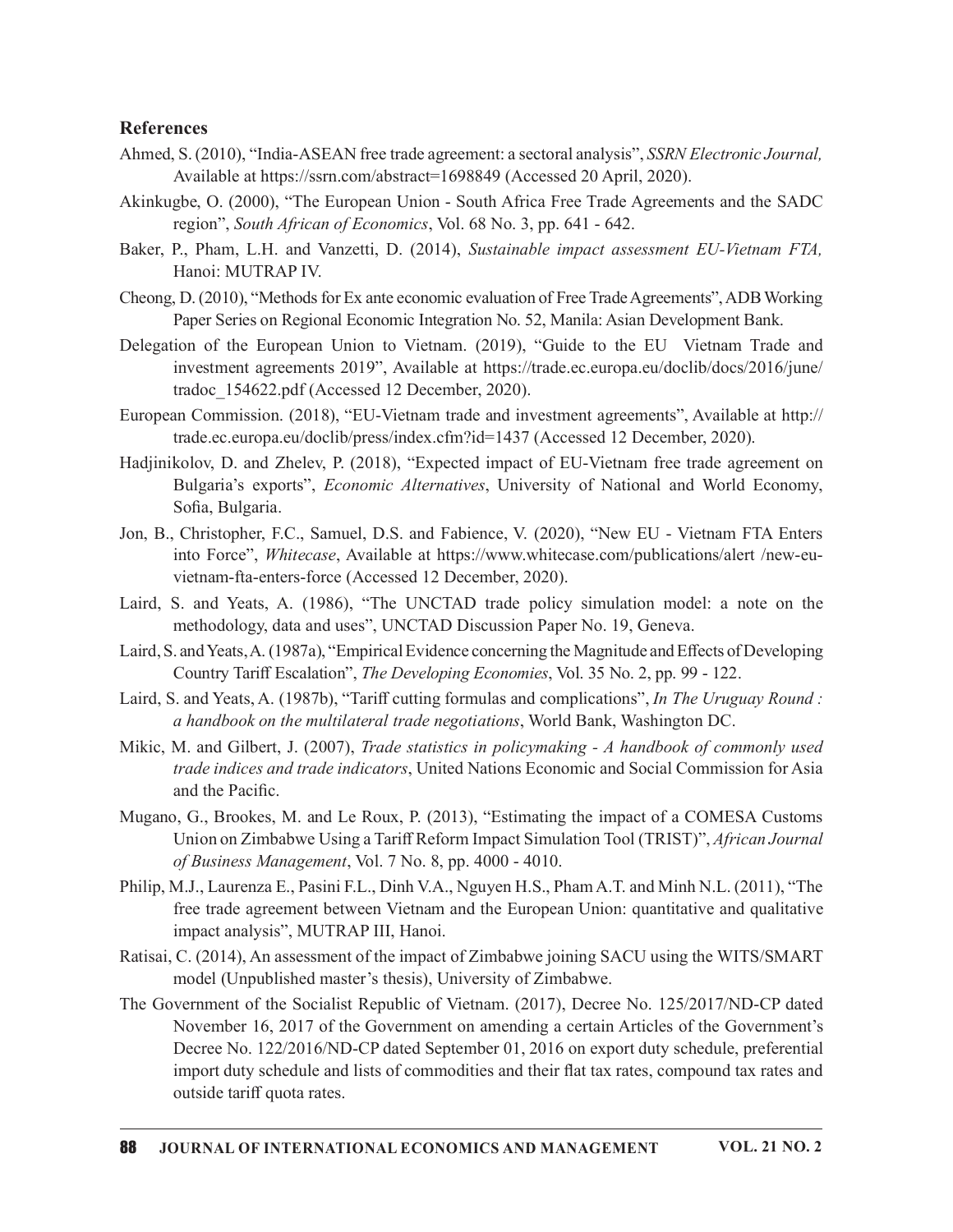- Thurlow, J. and Holden, M. (2003), "The Impact of the EU-SA FTA on Selected COMESA Countries", The South African Journal of Economics, Vol. 70 No.2, pp. 287 - 309.
- TrendEconomy. (2020), "Vietnam, imports and exports, world, Dairy produce 2009-2018", Available at https://trendeonomy.com/data/h2/Vietnam/04 (Accessed 12 December, 2020).
- Tu, A.T. and Le, N.M. (2015), "Challenges to Vietnam from the comprehensive integration into ASEAN + 6: Analyses for sectors", Journal of Economics and Development, Vol. 21 No. 212, pp. 2 - 12.
- UNCTAD. (1985), Trade and Development Report, United Nations Publication.
- Viner, J. (1950), The customs union issue, New York: Carnegie Endowment for International Peace.
- VITIC. (2020), "Xuat khau banh keo, san pham ngu coc sang cac thi truong 6 thang dau nam 2020", Available at http://vinanet.vn/thuong-mai-cha/xuat-khau-banh-keo-san-pham-ngu-coc-sangcac-thi-truong-6-thang-dau-nam-2020-733066.html (Accessed 10 October, 2020).
- Vo, T.T., Le, H.Q. and Hoang, H.T. (2018), "Effects of EVFTA on Vietnam's apparel exports: An application of WITS-SMART simulation model", Journal of Asian Business and Economic Studies, Vol. 25 No. 2, pp. 4 - 28.
- Vu, H.T. (2016), "Assessing potential impacts of the EVFTA on Vietnam's pharmaceutical imports from the EU: an application of SMART analysis", Springer Plus, Vol. 5, 1503.
- Vu, H.T. (2016), "Assessing potential impacts of the EVFTA on Vietnam's pharmaceutical imports from the EU: an application of SMART analysis", Springer Plus, Vol. 5 No. 1, pp. 2 - 19.
- Vu, H.T. and Pham, T.M. (2017), "An application of the SMART model to assess impacts of the EVFTA on Vietnam's imports of automobiles from the EU", VNU Journal of Science: Economics and Business, Vol. 33 No. 2, pp. 1 - 4.
- WTO. (1995), "The general agreement on trade in services", Available at https://www.wto.org/english/ docs e/legal e/26-gats.pdf (Accessed 12 April, 2020).
- WTO. (2012), A practical guide to trade policy analysis, WTO Publications.
- Zhao, L., Malouche, M. and Newfarmer, R. (2008), "China's emerging regional trade policy", Journal of Chinese Economics and Foreign Trade Studies, Vol. 1 No. 1, pp. 25 - 26.
- Zgovu, K. and Kweka, J. (2009), "Empirical analysis of tariff line-level trade, tariff revenue and welfare effects of reciprocity under an Economic Partnership Agreement with the EU: evidence from Malawi and Tanzania", in Proceedings of the African Economic Conference.

|              |      |                                                                            |                    | Vu, H.T. (2016), "Assessing potential impacts of the EVFTA on Vietnam's pharmaceutical imports<br>from the EU: an application of SMART analysis", Springer Plus, Vol. 5 No. 1, pp. 2 - 19.          |  |
|--------------|------|----------------------------------------------------------------------------|--------------------|-----------------------------------------------------------------------------------------------------------------------------------------------------------------------------------------------------|--|
|              |      | Business, Vol. 33 No. 2, pp. 1 - 4.                                        |                    | Vu, H.T. and Pham, T.M. (2017), "An application of the SMART model to assess impacts of the EVFTA<br>on Vietnam's imports of automobiles from the EU", <i>VNU Journal of Science: Economics and</i> |  |
|              |      | docs e/legal e/26-gats.pdf (Accessed 12 April, 2020).                      |                    | WTO. (1995), "The general agreement on trade in services", Available at https://www.wto.org/english/                                                                                                |  |
|              |      | WTO. (2012), A practical guide to trade policy analysis, WTO Publications. |                    |                                                                                                                                                                                                     |  |
|              |      |                                                                            |                    | Zhao, L., Malouche, M. and Newfarmer, R. (2008), "China's emerging regional trade policy", Journal<br>of Chinese Economics and Foreign Trade Studies, Vol. 1 No. 1, pp. 25 - 26.                    |  |
|              |      |                                                                            |                    |                                                                                                                                                                                                     |  |
|              |      | <b>Appendix 1.</b> Countries in two scenarios                              |                    | Malawi and Tanzania", in Proceedings of the African Economic Conference.                                                                                                                            |  |
|              |      | <b>Countries</b>                                                           |                    |                                                                                                                                                                                                     |  |
| No.          | Code | <b>Scenario 2</b>                                                          | Scenario 1         |                                                                                                                                                                                                     |  |
| $\mathbf{1}$ | 040  | Austria                                                                    | Austria            |                                                                                                                                                                                                     |  |
| 2            | 056  | Belgium                                                                    | Belgium            |                                                                                                                                                                                                     |  |
| 3            | 100  | Bulgaria                                                                   | Bulgaria           |                                                                                                                                                                                                     |  |
| 4            | 191  | Croatia                                                                    | Croatia            |                                                                                                                                                                                                     |  |
| 5            | 196  | Republic of Cyprus                                                         | Republic of Cyprus |                                                                                                                                                                                                     |  |
| 6            | 203  | Czech Republic                                                             | Czech Republic     |                                                                                                                                                                                                     |  |
|              |      |                                                                            |                    |                                                                                                                                                                                                     |  |

Appendix 1. Countries in two scenarios